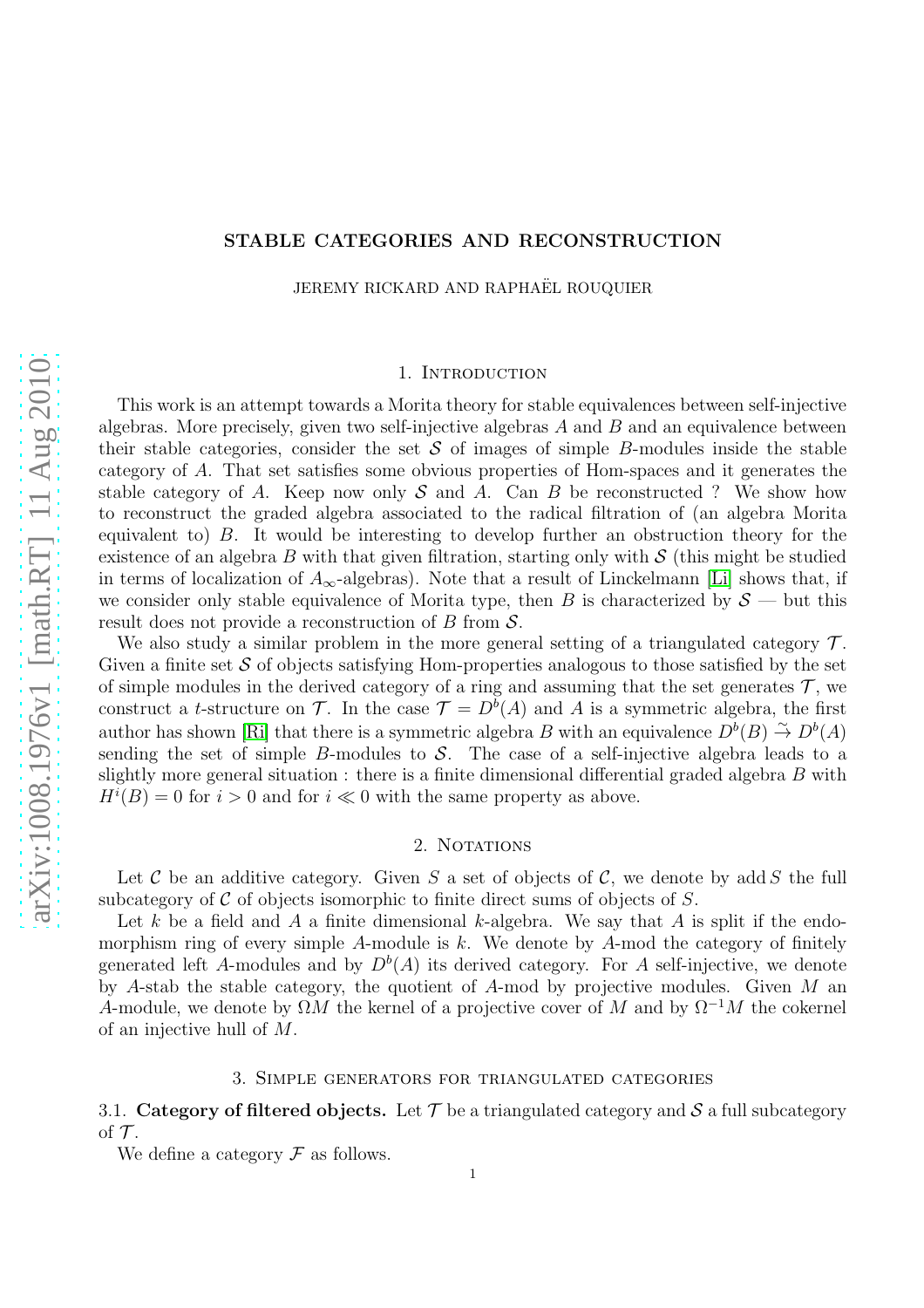• Its objects are diagrams

$$
M = (\cdots \to M_2 \xrightarrow{f_2} M_1 \xrightarrow{f_1} M_0 \xrightarrow{\varepsilon_0} N_0)
$$

where  $M_i$  is an object of  $\mathcal{T}, M_i = 0$  for  $i \gg 0$ , such that

- (i)  $M_1 \xrightarrow{f_1} M_0 \xrightarrow{\varepsilon_0} N_0$  is the beginning of a distinguished triangle
- (ii) for all  $i \geq 1$ , the cone  $N_{i-1}$  of  $f_i$  is in add S
- (iii) the canonical map Hom $(N_0, S) \to \text{Hom}(M_0, S)$  is surjective for all  $S \in \mathcal{S}$
- (iv) the canonical map  $\text{Hom}(N_i, S) \to \text{Hom}(M_i, S)$  is bijective for all  $S \in S$  and  $i \geq 1$ .

Note that  $\varepsilon_i: M_i \to N_i = \mathrm{cone}(f_{i+1})$  is well defined up to unique isomorphism for  $i \geq 1$  thanks to property (iv). For  $i \geq 0$ , we define a new object  $M_{\geq i}$  of  $\mathcal F$  as  $\cdots \to M_{i+1} \xrightarrow{f_{i+1}} M_i \xrightarrow{\varepsilon_i} N_i$ .

• Given another diagram M', we define  $\text{Hom}_{\mathcal{F}}(M, M')_0$  as the subspace of  $\text{Hom}(N_0, N'_0)$ consisting of those maps g such that there is  $h: M_0 \to M'_0$  with  $\varepsilon'_0 h = g \varepsilon_0$ .

We put  $\text{Hom}_{\mathcal{F}}(M, M')_i = \text{Hom}_{\mathcal{F}}(M, M'_{\geq i})_0$  and  $\text{Hom}_{\mathcal{F}}(M, M') = \bigoplus_{i \geq 0} \text{Hom}_{\mathcal{F}}(M, M')_i$ .

• Let now  $g_0 \in \text{Hom}(N_0, N'_0)$ . By (iv), there are maps  $h_0, h_1, \ldots$  and  $g_1, g_2, \ldots$  making the following diagrams commutative

$$
M_{i+1} \xrightarrow{f_{i+1}} M_i \xrightarrow{\varepsilon_i} N_i \longrightarrow M_{i+1}[1]
$$
  
\n
$$
h_{i+1} \downarrow \qquad h_i \downarrow \qquad g_i \downarrow \qquad h_{i+1}[1] \downarrow \qquad M'_{i+1} \xrightarrow{f'_{i+1}} M'_i \xrightarrow{\varepsilon'_i} N'_i \longrightarrow M'_{i+1}[1]
$$

**Lemma 3.1.** The maps  $g_i : N_i \to N'_i$  (for  $i \geq 1$ ) depend only on  $g_0$ .

*Proof.* Let us show that  $g_1$  depends only on  $g_0$ . The general case is similar, by induction.

Let  $p: M_0 \to M'_1$ . We have to show that the only map  $q: N_1 \to N'_1$  such that  $\varepsilon'_1 p f_1 = q \varepsilon_1$  is  $q=0.$ 

By (iii), there is  $r: N_0 \to N'_1$  such that  $\varepsilon'_1 p = r \varepsilon_0$ . So,  $\varepsilon'_1 p f_1 = r \varepsilon_0 f_1 = 0$ . By (iv), we deduce from  $q\varepsilon_1 = 0$  that  $q = 0$ .



Let  $g_0 \in \text{Hom}_{\mathcal{F}}(M, M')_i$  and  $g'_0 \in \text{Hom}_{\mathcal{F}}(M', M'')_j$ . We define the product  $g'_0 g_0$  as the composition  $N_0 \stackrel{g_0}{\longrightarrow} N'_i$  $\stackrel{g_i'}{\longrightarrow} N''_{i+j}.$ 

**Lemma 3.2.** Assume Hom $(S, T[n]) = 0$  for all  $S, T \in S$  and  $n < 0$ . Let M be an object of F. Then, the canonical map Hom $(N_0, S) \to \text{Hom}(M_0, S)$  is an isomorphism.

 $\Box$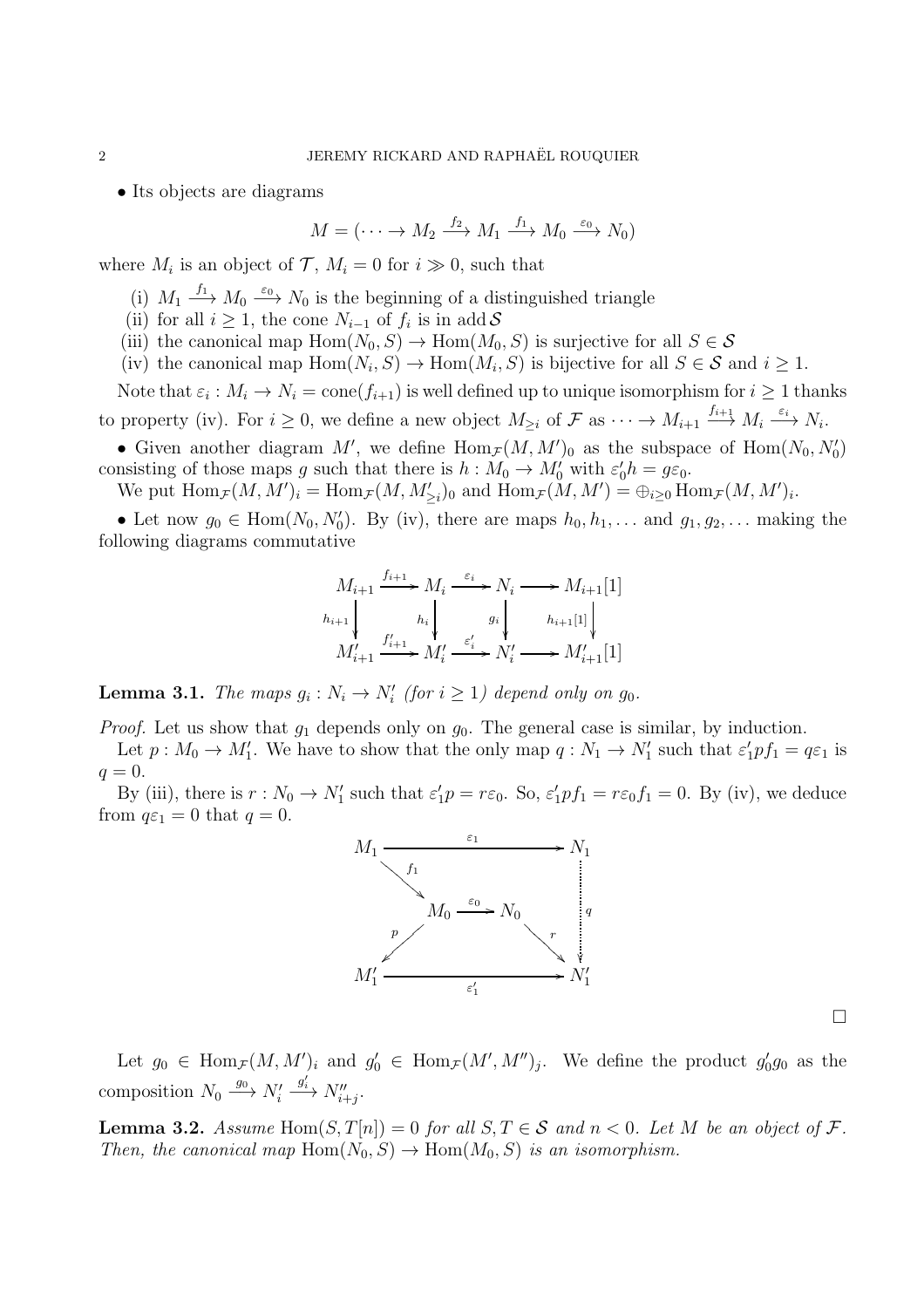*Proof.* By induction on  $-i$ , we see that  $Hom(M_i, S[n]) = 0$  for  $n < 0$  and  $S \in \mathcal{S}$ . It follows that Hom $(M_1[1], S) = 0$ , hence the canonical map  $Hom(N_0, S) \to Hom(M_0, S)$  is injective, as well as being surjective by assumption.

3.2. t-structures. Let k be a field and assume  $\mathcal T$  is a k-linear triangulated category. We assume from now on the following

**Hypothesis 1.** (1) Hom $(S, T) = k^{\delta_{S,T}}$  for  $S, T \in \mathcal{S}$ 

(2) S generates  $\mathcal T$  as a triangulated category

(3) Hom $(S, T[n]) = 0$  for  $S, T \in \mathcal{S}$  and  $n < 0$ .

<span id="page-2-1"></span>3.2.1.

<span id="page-2-0"></span>**Lemma 3.3.** Given  $N \in \mathcal{T}$ , there is a sequence  $0 = M_r \xrightarrow{f_r} \cdots \rightarrow M_2 \xrightarrow{f_2} M_1 \xrightarrow{f_1} M_0 = N$ and  $d: \mathbf{Z}_{>0} \to \mathbf{Z}$  non increasing such that  $cone(f_i)[d(i)] \in \mathcal{S}$ .

For such a sequence, the maps  $M_{r-1} \to N$  and  $N \to \text{cone}(f_1)$  are non zero.

*Proof.* Since  $\mathcal T$  is generated by  $\mathcal S$ , there is a sequence  $0 = M_r \to \cdots \to M_2 \xrightarrow{f_2} M_1 \xrightarrow{f_1} M_0 = N$ and  $d: \mathbf{Z}_{>0} \to \mathbf{Z}$  such that cone $(f_i)[d(i)] \in \mathcal{S}$ .

We put  $N_i = \text{cone}(f_i) = S_i[-d(i)]$  with  $S_i \in \mathcal{S}$ . Take i such that  $d(i) > d(i-1)$ . Let T be the cone of  $f_{i-1}f_i: M_i \to M_{i-2}$ . The octahedral axiom gives a distinguished triangle  $S_i[-d(i)] \to T \to S_{i-1}[-d(i-1)] \to$ .

Assume the morphism  $S_{i-1}[-d(i-1)] \rightarrow S_i[-d(i)+1]$  is non zero. Then it is an isomorphism and  $d(i) = d(i-1) + 1$ . It follows that  $T = 0$  and  $f_{i-1}f_i$  is an isomorphism. Consequently,

$$
0 = M_r \to \cdots \to M_{i+1} \xrightarrow{f_{i-1}f_i f_{i+1}} M_{i-2} \to \cdots \to M_2 \xrightarrow{f_2} M_1 \xrightarrow{f_1} M_0 = N
$$

is a new sequence with successive cones being shifts of objects of  $S$ .

By induction, we can assume that the morphism  $S_{i-1}[-d(i-1)] \rightarrow S_i[-d(i)+1]$  is zero. Then,  $T \simeq N_i \oplus N_{i-1}$ . There is an object  $M'_{i-1}$  and distinguished triangles  $M_i \to M'_{i-1} \to N_{i-1} \to$ and  $M'_{i-1} \to M_{i-2} \to N_i \to$ . Put  $M'_j = M_j$  for  $j \neq i-1$ . So,

$$
0 = M'_r \to \cdots \to M'_2 \to M'_1 \to M'_0 = N
$$

is a new sequence with the same cones as in the original sequence except the i and  $i - 1$  ones which have been swapped. By induction, we can reorder the cones in the sequence so that  $d$  is non increasing.

Assume the map  $M_{r-1} \to N$  is zero. Let T be its cone. Then  $T \simeq N \oplus M_{r-1}[1]$ . Note that T is filtered by the  $S_i[-d(i)]$  with  $-d(i) < -d(r) + 1$ , hence  $Hom(M_{r-1}[1], T) = 0$ . So we have a contradiction. The case of the map  $N \to N_1$  is similar.

Let  $\mathcal{T}^{\leq 0}$  (resp.  $\mathcal{T}^{>0}$ ) be the full subcategory of objects N in T such that there is a sequence  $0 = M_r \to \cdots \to M_2 \stackrel{f_2}{\longrightarrow} M_1 \stackrel{f_1}{\longrightarrow} M_0 = N$  with cone $(f_i)$  a direct sum of objects  $S[r]$  with  $S \in \mathcal{S}$  and  $r \geq 0$  (resp.  $r < 0$ ).

**Proposition 3.4.**  $(\mathcal{T}^{\leq 0}, \mathcal{T}^{> 0})$  is a bounded t-structure on  $\mathcal{T}$ .

*Proof.* By induction, we see there is no non-zero map from an object of  $\mathcal{T}^{\leq 0}$  to an object of  $\mathcal{T}^{>0}$ . Furthermore, we have  $\mathcal{T}^{\leq 0}[1] \subseteq \mathcal{T}^{\leq 0}$  and  $\mathcal{T}^{>0} \subseteq \mathcal{T}^{>0}[1]$ .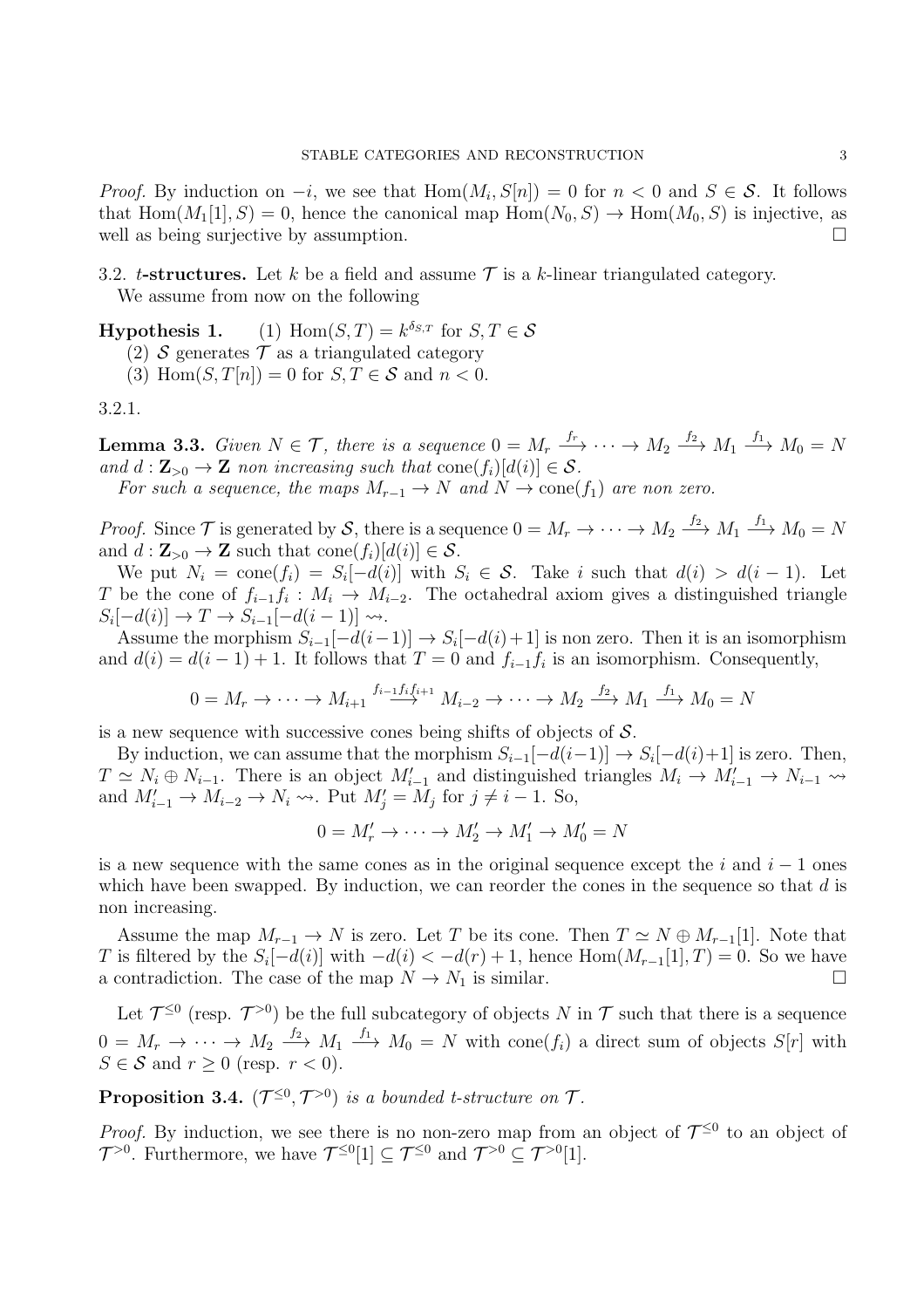Let  $N \in \mathcal{T}$ . Pick a sequence as in Lemma [3.3.](#page-2-0) Take s such that  $d(s) > 0$  and  $d(s + 1) \leq 0$ . Let L be the cone of  $f_1 \cdots f_s : M_s \to N$ . We have a distinguished triangle

$$
M_s\to N\to L\leadsto
$$

with  $M_s \in \mathcal{T}^{\leq 0}$  and  $L \in \mathcal{T}^{>0}$ .

We have a characterization of  $\mathcal{T}^{\geq 0}$  and  $\mathcal{T}^{\leq 0}$ :

<span id="page-3-2"></span>**Proposition 3.5.** Let  $N \in \mathcal{T}$ . Then,  $N \in \mathcal{T}^{\leq 0}$  if and only if  $\text{Hom}(N, S[i]) = 0$  for  $S \in \mathcal{S}$  and  $i < 0$ .

Similarly,  $N \in \mathcal{T}^{\geq 0}$  if and only if  $\text{Hom}(S[i], N) = 0$  for  $S \in \mathcal{S}$  and  $i > 0$ .

*Proof.* We have  $Hom(N, S[i]) = 0$  for  $S \in \mathcal{S}$  and  $i < 0$ , if  $N \in \mathcal{S}[r]$  with  $r \geq 0$ . By induction, it follows that if  $N \in \mathcal{T}^{\leq 0}$ , then  $\text{Hom}(N, S[i]) = 0$  for  $S \in \mathcal{S}$  and  $i < 0$ .

Assume now Hom $(N, S[i]) = 0$  for  $S \in \mathcal{S}$  and  $i < 0$ . Pick a filtration of N as in Lemma [3.3.](#page-2-0) Then,  $d(1) \leq 0$ , hence  $d(i) \leq 0$  for all i and  $N \in \mathcal{T}^{\leq 0}$ .

The other case is similar.

Note that the heart  $A$  of the t-structure is artinian and noetherian. Its set of simple objects is  $S$ .

<span id="page-3-1"></span>**Remark 3.6.** Assume  $\mathcal{T}$  can be generated by a finite set of objects. Then, there is a finite subcategory S' of S generating T. It follows immediately from condition (i) that  $S = S'$ . So,  $\mathcal S$  has only finitely many objects.

<span id="page-3-0"></span>3.2.2. In §[3.2.2,](#page-3-0) we assume  $\mathcal{T} = D^b(A)$  where A is a finite dimensional k-algebra. By Remark [3.6,](#page-3-1) S is finite (note that  $\mathcal T$  is generated by the simple A-modules, up to isomorphism).

<span id="page-3-3"></span>**Proposition 3.7.** Let  $S \in \mathcal{S}$ . There is a bounded complex of finitely generated injective Amodules  $I_{\mathcal{S}}(S) \in \mathcal{T}^{\geq 0}$  such that, given  $T \in \mathcal{S}$  and  $i \in \mathbf{Z}$ , we have

Hom<sub>D<sup>b</sup>(A)</sub>
$$
(T, I_{\mathcal{S}}(S)[i]) = \begin{cases} k & \text{for } i = 0 \text{ and } S = T \\ 0 & \text{otherwise.} \end{cases}
$$

Similarly, there is a bounded complex of finitely generated projective A-modules  $P_S(S) \in \mathcal{T}^{\leq 0}$ such that, given  $T \in \mathcal{S}$  and  $i \in \mathbf{Z}$ , we have

Hom<sub>D<sup>b</sup>(A)</sub>
$$
(P_S(S)[i], T) = \begin{cases} k & \text{for } i = 0 \text{ and } S = T \\ 0 & \text{otherwise.} \end{cases}
$$

*Proof.* The construction of a complex  $I_{\mathcal{S}}(S)$  of A-modules with the Hom property is [\[Ri,](#page-15-1) §5] (note that the proof of [\[Ri,](#page-15-1) Lemma 5.4] is valid for non-symmetric algebras). It is in  $\mathcal{T}^{\geq 0}$ by Proposition [3.5.](#page-3-2) Since  $\bigoplus_{i\in\mathbf{Z}}\dim\text{Hom}_{D^b(A)}(V,I_{\mathcal{S}}(S)[i])=0$  for all simple A-modules V, we deduce that  $I_{\mathcal{S}}(S)$  is isomorphic to a bounded complex of finitely generated injective A-modules.

The second case follows from the first one by passing to  $A^{opp}$  and taking the k-duals of elements of S.

We denote by  $\tau^{>0}$ , etc... the truncation functors and  ${}^{t}H^{0}$  the  $H^{0}$ -functor associated to the t-structure constructed in §[3.2.1.](#page-2-1)

<span id="page-3-4"></span>**Lemma 3.8.** The object  ${}^tH^0(I_\mathcal{S}(S))$  of  $\mathcal A$  is an injective hull of  $S$  and  ${}^tH^0(P_\mathcal{S}(S))$  is a projective cover of S.

. В последните последните последните последните последните последните последните последните последните последн<br>В 1990 година от селото на селото на селото на селото на селото на селото на селото на селото на селото на сел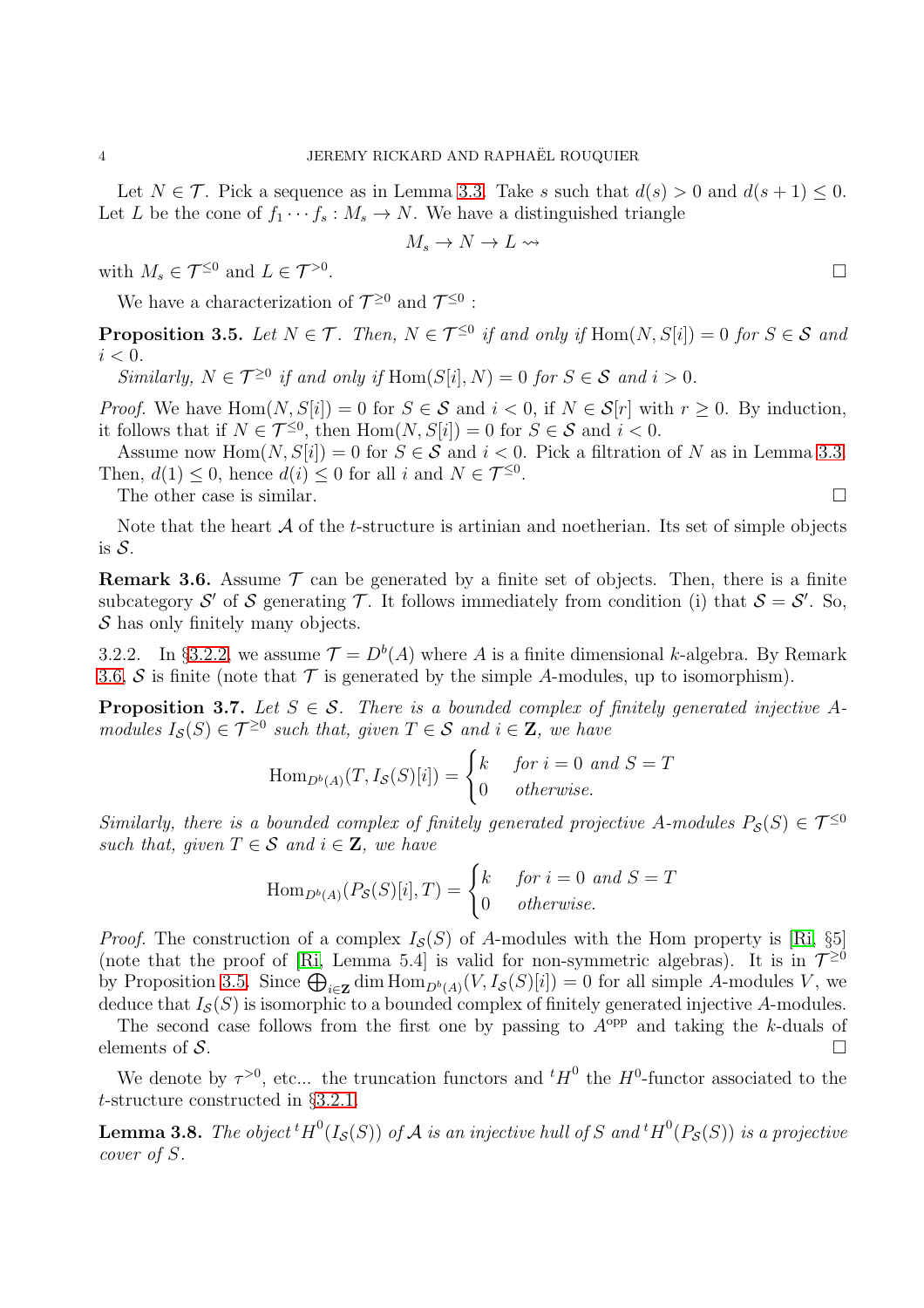Proof. We have a distinguished triangle

 ${}^tH^0(I_{\mathcal{S}}(S)) \to I_{\mathcal{S}}(S) \to \tau^{>0}I_{\mathcal{S}}(S) \rightsquigarrow$ .

Let  $N \in \mathcal{A}$ . We have  $\text{Hom}(N, \tau^{>0}I_{\mathcal{S}}(S)) = 0$  and  $\text{Hom}(N, I_{\mathcal{S}}(S)[1]) = 0$ , so we deduce that  $\text{Hom}(N, {}^tH^0(I_{\mathcal{S}}(S))[1]) = 0.$  It follows that  $\text{Ext}^1_{\mathcal{A}}(N, {}^tH^0(I_{\mathcal{S}}(S))) = 0$ , hence  ${}^tH^0(I_{\mathcal{S}}(S))$  is injective. Since  $\text{Hom}(T, (\tau^{>0}I_{\mathcal{S}}(S))[-1]) = 0$ , we have  $\text{Hom}(T, {}^tH^0(I_{\mathcal{S}}(S))) \stackrel{\sim}{\rightarrow} \text{Hom}(T, I_{\mathcal{S}}(S)) =$  $k^{\delta_{ST}}$  for  $T \in \mathcal{S}$ . So  ${}^t H^0(I_{\mathcal{S}}(S))$  is an injective hull of S. The projective case is similar.

Let us consider the finite dimensional differential graded algebra

$$
B = \operatorname{End}_{A}^{\bullet}(\bigoplus_{S} P_{\mathcal{S}}(S)) = \bigoplus_{i} \operatorname{Hom}_{A}(\bigoplus_{S} P_{\mathcal{S}}(S), \bigoplus_{S} P_{\mathcal{S}}(S)[i]).
$$

Denote by  $D^b(B)$  the derived category of finite dimensional differential graded B-modules.

**Theorem 3.9.** We have  $H^{i}(B) = 0$  for  $i > 0$  and for  $i \ll 0$ . We have  $H^{0}(B)$ -mod  $\simeq A$  and  $D^b(B) \simeq D^b(A).$ 

*Proof.* Let  $N \in \mathcal{T}$  and consider a filtration of N as in Lemma [3.3.](#page-2-0) Take  $S \in \mathcal{S}$  such that  $S[i]$  is isomorphic to the cone of  $M_d \to M_{d-1}$ . Then, Hom $(P_{\mathcal{S}}(S)[i], N) \neq 0$ . It follows that the right orthogonal category of  $\{P_{\mathcal{S}}(S)[i]\}_{S \in \mathcal{S}, i \in \mathbb{Z}}$  is zero. Since the  $P_{\mathcal{S}}(S)$  are perfect, it follows that  $\bigoplus_{S} P_{\mathcal{S}}(S)$  generates the category of perfect complexes of A-modules as a triangulated category closed under taking direct summands [\[Nee,](#page-15-2) Lemma 2.2]. The functor  $\text{Hom}_{A}^{\bullet}(\bigoplus_{S}P_{S}(S),-)$ gives an equivalence  $D^b(A) \stackrel{\sim}{\to} D^b(B)$  [\[Ke,](#page-15-3) Theorem 4.3].

Let  $C = \bigoplus_{S \in \mathcal{S}} P_{\mathcal{S}}(S)$  and  $N = {}^{t}H^{0}(C)$ . We have a distinguished triangle  $\tau^{<0}C \to C \to C$  $N \rightsquigarrow$ . We have  $\text{Hom}(\tau^{<0}C, N[i]) = 0$  for  $i \leq 0$ . We deduce that the canonical morphism  $Hom(N, N) \to Hom(C, N)$  is an isomorphism. We have  $Hom(C, (\tau^{\leq 0}C)[i]) = 0$  for  $i \geq 0$  since  $\tau^{<0}C$  is filtered by objects in  $\mathcal{S}[d], d > 0$  (cf Proposition [3.7\)](#page-3-3). It follows that the canonical morphism  $Hom(C, C) \to Hom(C, N)$  is an isomorphism.

This shows that the canonical morphism  $End(C) \to End({}^tH^0(C))$  is an isomorphism. By Lemma [3.8,](#page-3-4)  ${}^tH^0(C)$  is a progenerator for A. So  $H^0(B)$ -mod  $\simeq \mathcal{A}$ .

Note that  $H^i(B) = 0$  for  $i \ll 0$  because  $\bigoplus_S P_{\mathcal{S}}(S)$  is bounded. Since  $P_{\mathcal{S}}(S)$  is filtered by objects in  $\mathcal{S}[d]$  with  $d \geq 0$ , it follows from Proposition [3.7](#page-3-3) that  $\text{Hom}(P_{\mathcal{S}}(T), P_{\mathcal{S}}(S)[i]) = 0$  for  $i > 0$ . So,  $H^{i}(B) = 0$  for  $i > 0$ .

The following proposition is clear.

**Proposition 3.10.** Let B be a dg-algebra with  $H^{i}(B) = 0$  for  $i > 0$  and for  $i \ll 0$ . Let C be the sub-dg-algebra of B given by  $C^i = B^i$  for  $i < 0$ ,  $C^0 = \text{ker } d^0$  and  $C^i = 0$  for  $i > 0$ . Then the restriction  $D(B) \to D(C)$  is an equivalence.

Let S be a complete set of representatives of isomorphism classes of simple  $H^0(B)$ -modules (viewed as dg-C-modules). Then S satisfies Hypothesis 1. Furthermore,  $A \simeq H^0(B)$ -mod.

So we have a bijection between

- the sets  $S$  (up to isomorphism) satisfying Hypothesis 1
- the equivalences  $D^{b}(B) \stackrel{\sim}{\to} D^{b}(A)$  where B is a dg-algebra with  $H^{i}(B) = 0$  for  $i > 0$ and for  $i \ll 0$  and where B is well-defined up to quasi-isomorphism and the equivalence is taken modulo self-equivalences of  $D^b(B)$  that fix the isomorphism classes of simple  $H^0(B)$ -modules.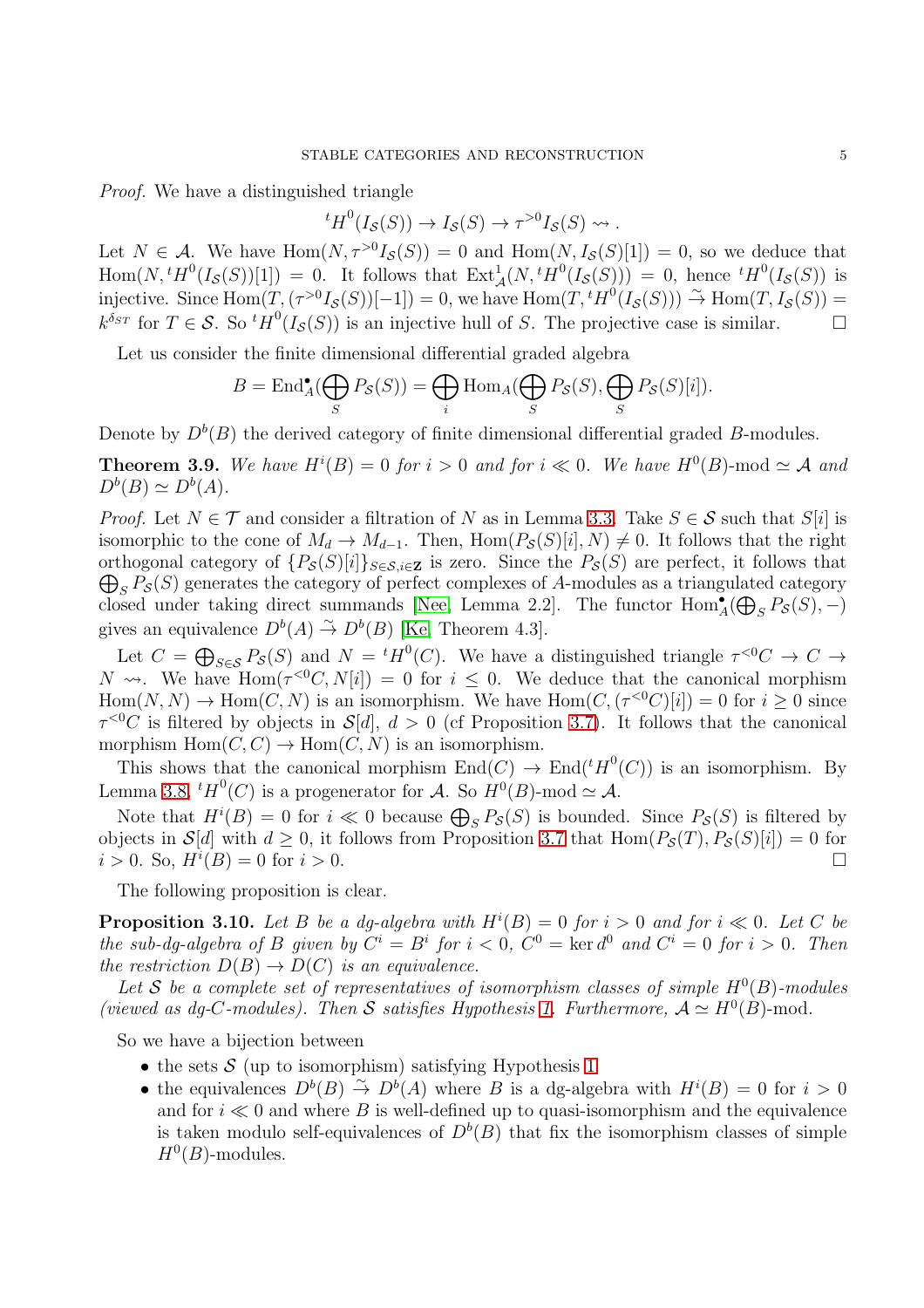We recover a result of Al-Nofayee [\[Al,](#page-15-4) Theorem 4] :

<span id="page-5-0"></span>**Proposition 3.11.** Assume A is self-injective with Nakayama functor  $\nu$ . The following are equivalent

- $H^i(B) = 0$  for  $i \neq 0$
- $\nu(\mathcal{S}) = \mathcal{S}$  (up to isomorphism).

*Proof.* Note that S is stable under  $\nu$  if and only if  $\{P_{\mathcal{S}}(S)\}_{S\in\mathcal{S}}$  is stable under  $\nu$  (up to isomorphism). Given  $S, T \in \mathcal{S}$  and  $i \in \mathbb{Z}$ , we have

$$
\text{Hom}_{D^b(A)}(P_{\mathcal{S}}(S), P_{\mathcal{S}}(T)[i])^* \simeq \text{Hom}_{D^b(A)}(P_{\mathcal{S}}(T), \nu(P_{\mathcal{S}}(S))[-i]).
$$

If S is stable under  $\nu$ , then  $\text{Hom}_{D^b(A)}(P_{\mathcal{S}}(T), \nu(P_{\mathcal{S}}(S))[-i]) = 0$  for  $i > 0$ , hence  $H^{<0}(B) = 0$ . Assume now  $H^{<0}(B) = 0$ . Then, viewed as an object of  $D^b(B)$ ,  $\nu(P_{\mathcal{S}}(S))$  is concentrated in degree 0. Since it is perfect, it is isomorphic to a projective indecomposable module, hence to  $P_{\mathcal{S}}(S')$  for some  $S' \in \mathcal{S}$ . So,  $\mathcal{S}$  is stable under  $\nu$ .

We recover now the main result of [\[AlRi\]](#page-15-5):

Corollary 3.12. Let A be a self-injective algebra and B an algebra derived equivalent to A. Then B is self-injective.

From Proposition [3.11,](#page-5-0) we recover [\[Ri,](#page-15-1) Theorem 5.1] :

<span id="page-5-1"></span>**Theorem 3.13.** If A is symmetric then  $H^{i}(B) = 0$  for  $i \neq 0$ , i.e., there is an equivalence  $D^{b}(A) \stackrel{\sim}{\rightarrow} D^{b}(A)$  where S is the set of images of the simple objects of A.

**Remark 3.14.** Theorem [3.13](#page-5-1) does not hold in general for a self-injective algebra. Take  $A =$  $k[\varepsilon]/(\varepsilon^2) \rtimes \mu_2$ , where  $\mu_2 = {\pm 1}$  acts on  $k[\varepsilon]/(\varepsilon^2)$  by multiplication on  $\varepsilon$ . Assume k does not have characteristic 2. This is a self-injective algebra which is not symmetric. The Nakayama functor swaps the two simple  $A$ -modules  $U$  and  $V$ .

Let  $P_U$  (resp.  $P_V$ ) be a projective cover of U (resp. V). Take  $S = U$  and  $T = P_U[1]$ . Then, the set  $S = \{S, T\}$  satisfies Hypothesis 1. We have  $I_{S}(T) \simeq T$  and  $I_{S}(S) \simeq 0 \rightarrow P_{U} \rightarrow P_{V} \rightarrow 0$ , a complex with homology V in degree 0 and  $-1$ .

The dg-algebra B has homology  $H^0(B)$  isomorphic to the path algebra of the quiver  $\bullet \longrightarrow \bullet$ ,  $H^{-1}(B) = k$  and  $H^{i}(B) = 0$  for  $i \neq 0, -1$ .

The derived category of the hereditary algebra  $H^0(B)$  is not equivalent to  $D^b(A)$ .

3.3. Graded of an abelian category. Let  $A$  be an abelian k-linear artinian and noetherian category with finitely many simple objects up to isomorphism and  $S$  a complete set of representatives of isomorphism classes of simple objects. We assume  $A$  is split, *i.e.*, endomorphism rings of simple objects are isomorphic to k. Let  $\mathcal{T} = D^b(\mathcal{A})$ .

Let gr $\mathcal A$  be the category with objects the objects of  $\mathcal A$  and where  $\text{Hom}_{gr\mathcal A}(M,N)$  is the graded vector space associated to the filtration of  $Hom_{\mathcal{A}}(M, N)$  given by  $Hom_{\mathcal{A}}(M, N)^{i} = \{f | \text{im } f \subseteq$ rad<sup>i</sup> N }.

Given M in A, let  $M_i = \text{rad}^i M$ ,  $f_i : M_i \to M_{i-1}$  the inclusion,  $N_0 = M/M_1$  and  $\varepsilon_0 : M \to$  $M/M_1$  the projection. This defines an object of  $\mathcal{F}$ .

We obtain a functor  $\text{gr}\mathcal{A} \to \mathcal{F}$ .

**Proposition 3.15.** The canonical functor  $\text{gr} \mathcal{A} \to \mathcal{F}$  is an equivalence.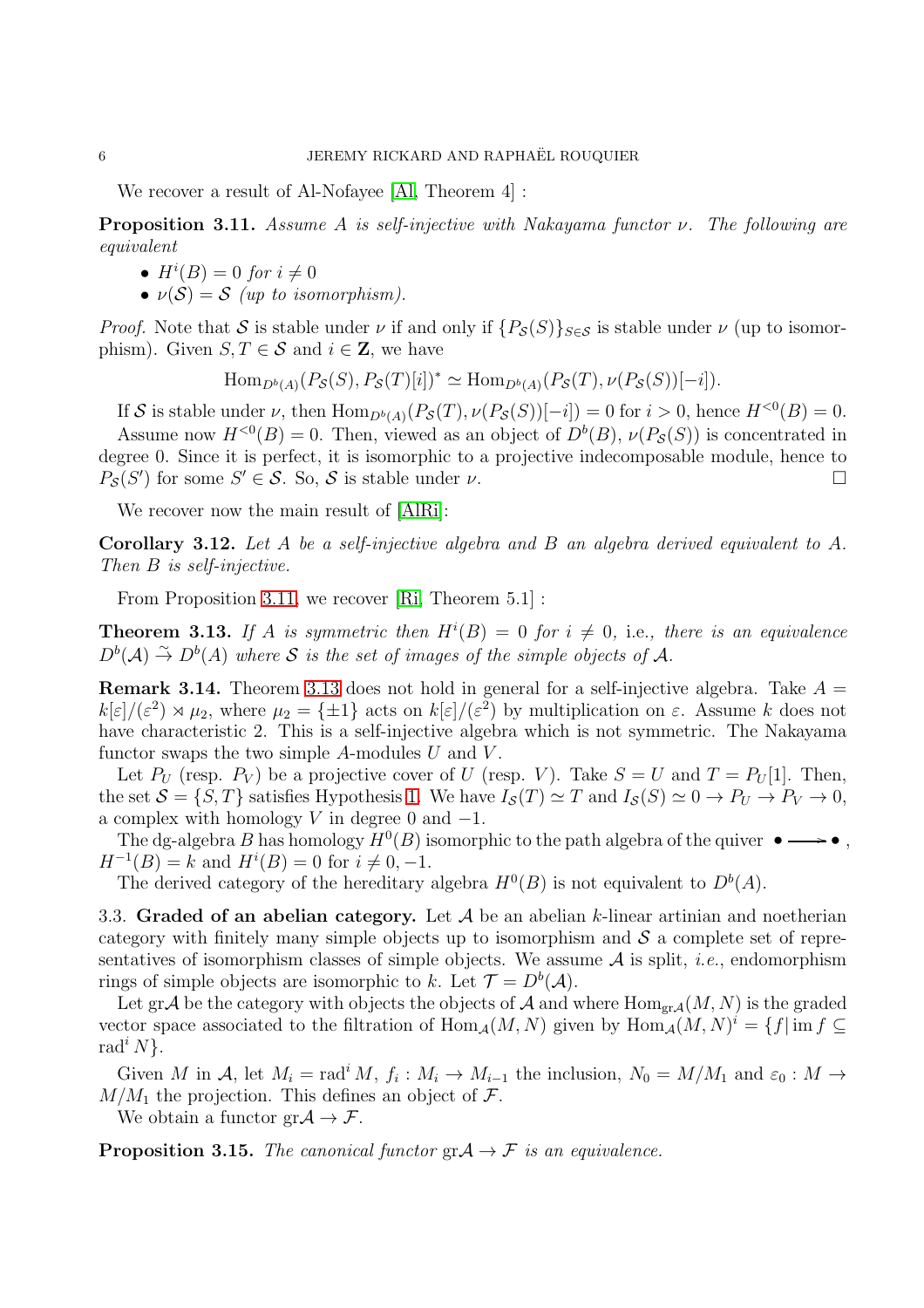*Proof.* The image of  $\text{Hom}_{\mathcal{A}}(N, N')$  in  $\text{Hom}_{\mathcal{A}}(N, N'_{0})$  is isomorphic to the quotient of  $\text{Hom}_{\mathcal{A}}(N, N')$ by  $\text{Hom}_{\mathcal{A}}(N,\text{rad } N')$  and it follows that the functor is fully faithful.

Let us show that it is essentially surjective. Let  $M \in \mathcal{F}$ . Let  $r \geq 0$  such that  $M_{r+1} = 0$ . Then,  $M_r \stackrel{\sim}{\rightarrow} N_r$  has homology concentrated in degree 0 and is semi-simple. By induction on  $-i$ , it follows from the distinguished triangle  $M_{i+1} \to M_i \to N_i \rightsquigarrow$  that  $M_i$  has homology concentrated in degree 0.

Note that we have an exact sequence  $0 \to H^0 M_{i+1} \to H^0 M_i \to H^0 N_i \to 0$ . Since the canonical map  $\text{Hom}(H^0N_i, S) \to \text{Hom}(H^0M_i, S)$  is bijective for any simple S, it follows that  $H^0N_i$  is the largest semi-simple quotient of  $H^0M_i$ . So,  $M_i \stackrel{\sim}{\to} \text{rad}^iM_0$  and M comes from an object of  $A$ .

#### 4. Simple generators for stable categories

4.1. From equivalences. Let k be a field and A a split self-injective k-algebra with no projective simple module.

Let  $B$  be another split self-injective  $k$ -algebra with no projective simple module, and let  $F$  : B-stab → A-stab be an equivalence of triangulated categories. Let S' be a complete set of representatives of isomorphism classes of simple B-modules. For  $L \in \mathcal{S}'$ , let L' be an indecomposable A-module isomorphic to  $F(L)$  in A-stab. Let  $S = \{L'\}_{L \in S'}$ . Then,

- (i) Hom<sub>A-stab</sub> $(S,T) = k^{\delta_{S,T}}$  for  $S,T \in \mathcal{S}$
- (ii) Every object M of A-stab has a filtration  $0 = M_r \to M_{r-1} \to \cdots \to M_1 \to M_0 = M$ such that the cone of  $M_i \to M_{i-1}$  is isomorphic to an object of S.

Note that (ii) is equivalent to

(ii) Given M in A-mod, there is a projective module P such that  $M \oplus P$  has a filtration  $0 = N_r \subset N_{r-1} \subset \cdots \subset N_1 \subset N_0 = M \oplus P$  with the property that  $N_i/N_{i-1}$  is isomorphic (in A-mod) to an object of  $S$ .

Linckelmann has shown the following [\[Li,](#page-15-0) Theorem 2.1 (iii)]:

**Proposition 4.1.** Assume that F is induced by an exact functor B-mod  $\rightarrow$  A-mod. If S consists of simple modules, then there is a direct summand of F that is an equivalence B-mod  $\stackrel{\sim}{\rightarrow}$ A-mod.

We deduce :

**Corollary 4.2.** Let  $B_1$ ,  $B_2$  be split self-injective algebras with no projective simple modules and  $G_i : B_i$ -mod  $\rightarrow$  A-mod exact functors inducing stable equivalences. Assume  $S_1 = S_2$  (up to isomorphism). Then,  $B_1$  and  $B_2$  are Morita equivalent.

So, if we assume in addition that  $F$  comes from an exact functor  $G$  between module categories, then  $B$  is determined by  $S$ , up to Morita equivalence.

The functor G is isomorphic to  $X \otimes_B -$  where X is an  $(A, B)$ -bimodule. We can (and will) choose G so that X has no non-zero projective direct summand. Then,  $G(L)$  is indecomposable for L simple [\[Li,](#page-15-0) Theorem 2.1 (ii)], so  $S = \{G(L)\}_{L \in S'}$ , up to isomorphism.

**Proposition 4.3.** An A-module M is in the image of G if and only if there is a filtration  $0 = M_r \subset M_{r-1} \subset \cdots \subset M_1 \subset M_0 = M$  such that  $M_i/M_{i-1}$  is isomorphic to an object of S.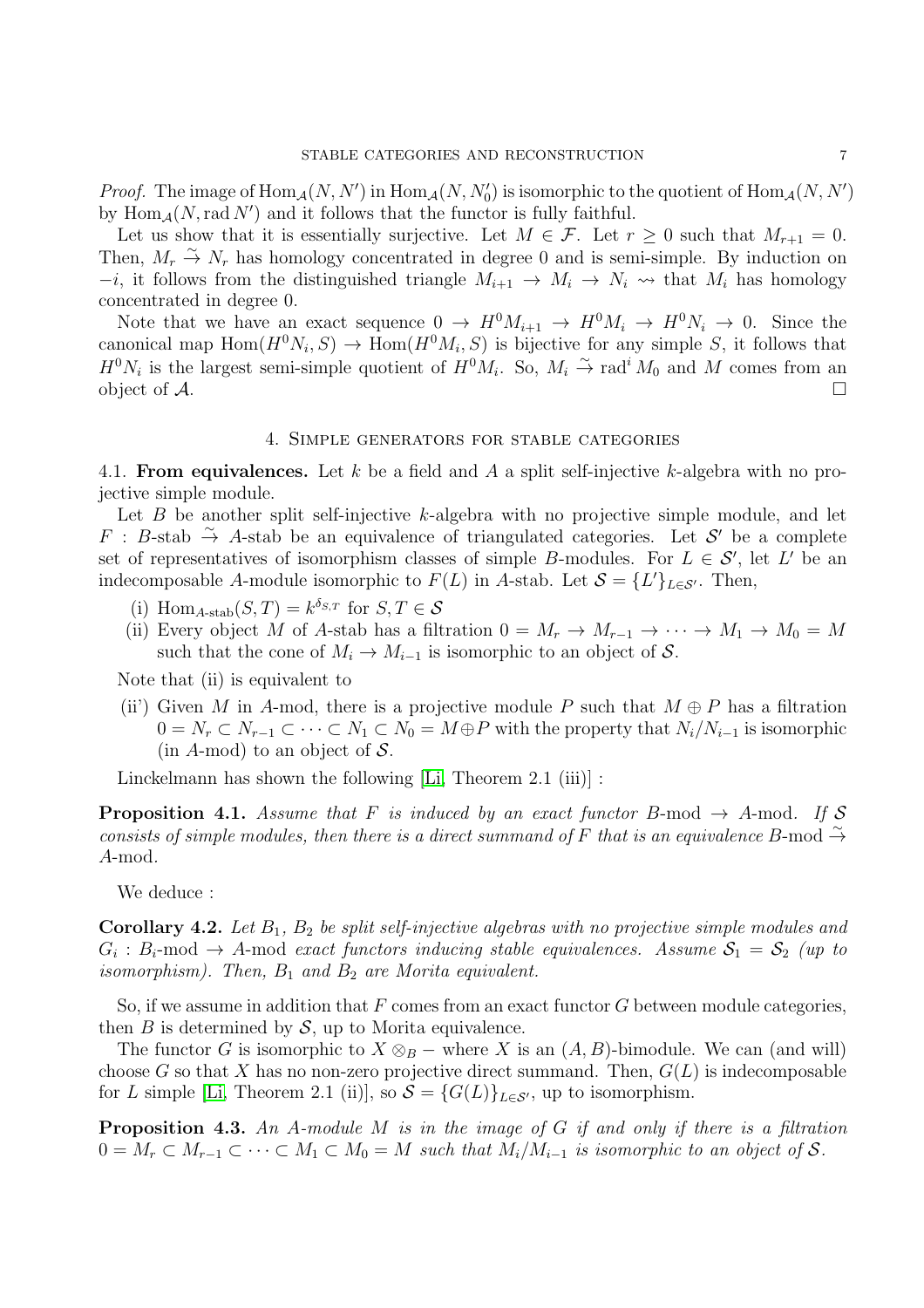*Proof.* Take L a B-module. Then the image by G of a filtration of L whose successive quotients are simple provides a filtration as required.

Conversely, we proceed by induction on r. We have an exact sequence  $0 \to G(N) \to M \to$  $G(L) \to 0$  and a corresponding element  $\zeta \in \text{Ext}_{A}^{1}(G(L), G(N))$ . We have an isomorphism  $\text{Ext}^1_B(L, N) \stackrel{\sim}{\to} \text{Ext}^1_A(G(L), G(N))$  and we take  $\zeta'$  to be the inverse image of  $\zeta$  under this isomorphism. This gives an exact sequence  $0 \to N \to M' \to L \to 0$ , and hence an exact sequence  $0 \to G(N) \to G(M') \to G(L) \to 0$  with class  $\zeta$ . It follows that  $M \simeq G(M')$  and we are done.  $\Box$ 

## 4.2. Filtrable objects.

4.2.1. Given two A-modules M and N, we write  $M \sim N$  to denote the existence of an isomorphism between M and N in A-stab. Given  $f, g \in \text{Hom}_A(M, N)$ , we write  $f \sim g$  if  $f - g$ is a projective map.

<span id="page-7-0"></span>**Lemma 4.4.** Let  $f, f' : M \to N$  be two surjective maps with  $f \sim g$ . Then there is  $\sigma \in \text{Aut}_A(M)$ with  $f' = f\sigma$  and  $\sigma \sim id_M$ .

Similarly, let  $f, f' : N \to M$  be two injective maps with  $f \sim g$ . Then there is  $\sigma \in \text{Aut}_A(M)$ with  $f' = \sigma f$  and  $\sigma \sim id_M$ .

*Proof.* Let  $L = \ker f$  and  $L' = \ker f'$ . Let  $L = L_0 \oplus P$  and  $L' = L'_0 \oplus P'$  with P, P' projective and  $L_0$ ,  $L'_0$  without non-zero projective direct summands. We have an isomorphism  $\bar{\alpha}_0 \in \text{Hom}_{A\text{-stab}}(L_0, L_0')$  in A-stab giving rise to an isomorphism of distinguished triangles in A-stab

$$
L_0 \longrightarrow M \longrightarrow N \longrightarrow \Omega^{-1} L_0
$$
  

$$
\bar{\alpha}_0 \downarrow \sim \qquad \qquad \parallel \qquad \qquad \parallel \qquad \Omega^{-1}(\bar{\alpha}_0) \downarrow \sim
$$
  

$$
L'_0 \longrightarrow M \longrightarrow N \longrightarrow \Omega^{-1} L'_0
$$

Let  $\alpha_0 \in \text{Hom}_A(L_0, L'_0)$  lifting  $\bar{\alpha}_0$ . This is an isomorphism. There is now a commutative diagram of A-modules, where the exact rows come from the elements of  $\text{Ext}^1_A(N, L_0)$  and  $\text{Ext}^1_A(N, L'_0)$ defined above :

$$
0 \longrightarrow L_0 \longrightarrow M_0 \longrightarrow N \longrightarrow 0
$$
  
\n
$$
\begin{array}{c}\n\alpha_0 \downarrow \sim & \sigma_0 \downarrow \sim \\
0 \longrightarrow L'_0 \longrightarrow M'_0 \longrightarrow N \longrightarrow 0\n\end{array}
$$

We have  $M \simeq M_0 \oplus P \simeq M'_0 \oplus P'$ , hence  $P \simeq P'$ . Let  $\alpha: L \stackrel{\sim}{\to} L'$  extending  $\alpha_0$ . Then there is  $\sigma : M \overset{\sim}{\rightarrow} M$  making the following diagram commute

$$
0 \longrightarrow L \longrightarrow M \longrightarrow N \longrightarrow 0
$$
  
\n
$$
\alpha \downarrow \sim \qquad \sigma \downarrow \sim \qquad \parallel
$$
  
\n
$$
0 \longrightarrow L \longrightarrow M \longrightarrow N \longrightarrow 0
$$

and we are done.

The second part of the lemma has a similar proof  $-$  it can also be deduced from the first  $\Box$  part by duality.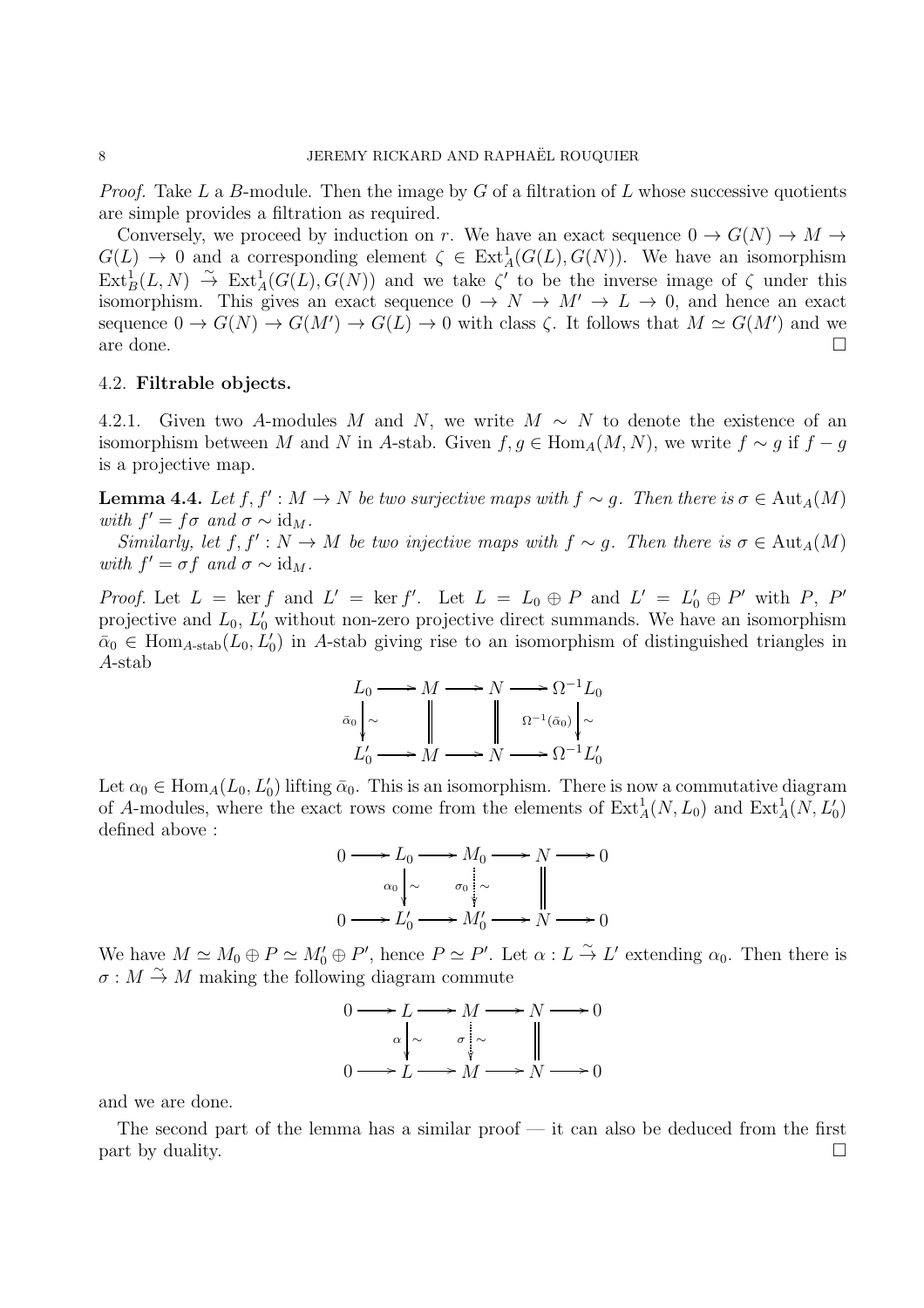4.2.2.

<span id="page-8-4"></span>**Hypothesis 2.** Let S be a finite set of indecomposable finitely generated A-modules such that  $\text{Hom}_{A\text{-stab}}(S,T) = k^{\delta_{S,T}} \text{ for } S,T \in \mathcal{S}.$ 

An S-filtration for an A-module M is a filtration  $0 = M_r \subseteq M_{r-1} \subseteq \cdots \subseteq M_0 = M$  such that  $\overline{M}_i = M_i/M_{i+1}$  is in add(S) for  $0 \leq i \leq r-1$ .

We say that M is *filtrable* if it admits an  $S$ -filtration.

<span id="page-8-1"></span>**Lemma 4.5.** Let M be a non-projective filtrable A-module. Then there is  $S \in \mathcal{S}$  such that  $\text{Hom}_{A\text{-stab}}(M, S) \neq 0$  (resp. such that  $\text{Hom}_{A\text{-stab}}(S, M) \neq 0$ ).

*Proof.* Assume Hom<sub>A-stab</sub> $(M, S) = 0$  for all  $S \in S$ . Since M is filtrable, it follows that  $\text{End}_{A\text{-stab}}(M) = 0$ , and hence M is projective, which is not true. The second case is simi- $\Box$ 

<span id="page-8-0"></span>**Lemma 4.6.** Let M be a filtrable module and  $S \in \mathcal{S}$ . Given  $f : M \to S$  non-projective, there is g : M  $\rightarrow$  S surjective with filtrable kernel such that  $f \sim g$ . Similarly, given  $f : S \rightarrow M$ non-projective, there is  $q : S \to M$  injective with filtrable cokernel such that  $f \sim q$ .

*Proof.* We proceed by induction on the number of terms in a filtration of  $M$ . The result is clear if  $M \in \mathcal{S}$ .

Let  $0 \to N \stackrel{\alpha}{\longrightarrow} M \stackrel{\beta}{\longrightarrow} T \to 0$  be an exact sequence with  $T \in \mathcal{S}$  and N filtrable.

Assume first  $f \alpha : N \to S$  is projective. Then there is  $p : M \to S$  projective and  $q : T \to S$ with  $f - p = q\beta$ . Since g is not projective, it is an isomorphism. Consequently,  $f - p$  is surjective and its kernel is isomorphic to  $N$  by Lemma [4.4,](#page-7-0) so we are done.

Assume now  $f\alpha : N \to S$  is not projective. By induction, there is  $q : N \to S$  projective such that  $f \alpha + q$  is surjective with filtrable kernel N'. Since  $\alpha : N \to M$  is injective, there is a projective map  $p : M \to S$  with  $q = p\alpha$ . Now, we have an exact sequence  $0 \to N/N' \stackrel{\bar{\alpha}}{\longrightarrow}$  $M/\alpha(N') \to T \to 0$  and a non-projective surjection  $f + p : M/\alpha(N') \to S$ . Since  $(f + p)\bar{\alpha}$ :  $N/N' \stackrel{\sim}{\to} S$  is an isomorphism, it follows that the kernel of the map  $M/\alpha(N') \to S$  is isomorphic to T. Since N' is filtrable, it follows that  $\ker(f+p)$  is filtrable and we are done. The second assertion follows by duality.  $\Box$ 

From Lemmas [4.4](#page-7-0) and [4.6,](#page-8-0) we deduce :

<span id="page-8-3"></span>**Lemma 4.7.** Let  $S \in \mathcal{S}$  and let M be a filtrable module. If  $f : M \to S$  be a surjective and non-projective map, then ker f is filtrable. Similarly, if  $q : S \to M$  is injective and non-projective, then coker q is filtrable.

From Lemmas [4.5](#page-8-1) and [4.6,](#page-8-0) we deduce :

**Lemma 4.8.** Let M be filtrable non-projective. Then there is a submodule S of M, with  $S \in \mathcal{S}$ , such that  $M/S$  is filtrable and the inclusion  $S \to M$  is not projective. Similarly, there is a filtrable submodule N of M such that  $M/N \in \mathcal{S}$  and  $M \to M/N$  is not projective.

<span id="page-8-2"></span>**Proposition 4.9.** Let M be an A-module with a decomposition  $M \sim M'_1 \oplus M'_2$  in the stable category. If M is filtrable then there is a decomposition  $M = M_1 \oplus M_2$  such that  $M_i$  is filtrable and  $M_i \sim M'_i$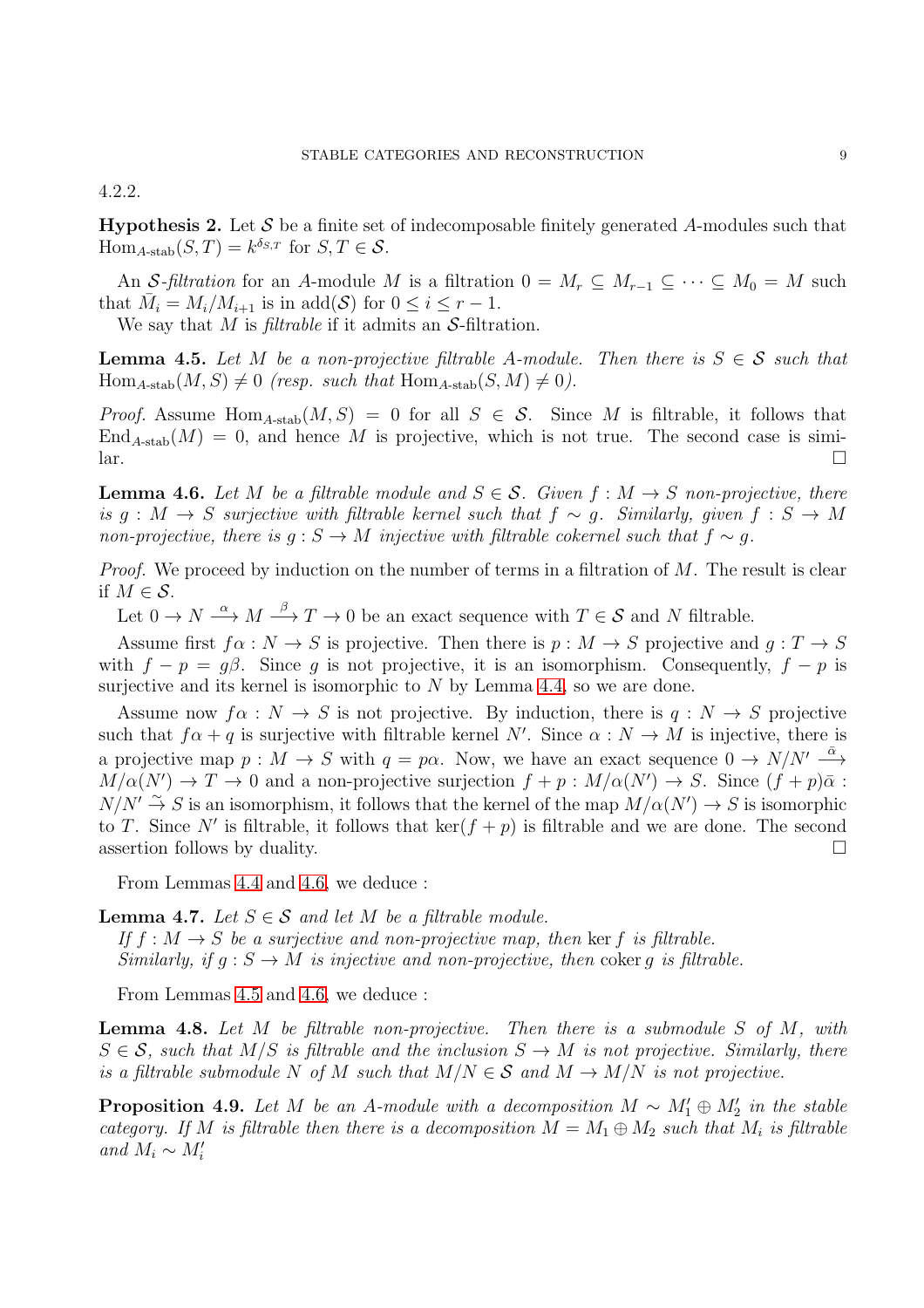Proof. We can assume M is not projective, for otherwise the proposition is trivial. We prove the proposition by induction on the dimension of M.

Let  $M = T_1 \oplus T_2 \oplus P$  with P projective,  $T_i$  without non-zero projective direct summand and  $T_i \sim M'_i$ . Denote by  $\pi : M \to T_1$  the projection.

By Lemma [4.5,](#page-8-1) there is  $S \in \mathcal{S}$  such that  $\text{Hom}_{A\text{-stab}}(M, S) \neq 0$ . Hence,  $\text{Hom}_{A\text{-stab}}(T_i, S) \neq 0$ for  $i = 1$  or  $i = 2$ . Assume for instance  $i = 1$ . Pick a non-projective map  $\alpha : T_1 \to S$ . So,  $\alpha \pi : M \to S$  is not projective. By Lemma [4.6,](#page-8-0) there is a surjective map  $\beta : M \to S$  with  $\beta \sim \alpha \pi$  and  $N = \ker \beta$  filtrable. Then  $N \sim L \oplus T_2$ , where L is the kernel of  $\alpha + p : T_1 \oplus P_S \to S$ and  $p: P_S \to S$  is a projective cover of S. By induction, we have  $N = N_1 \oplus N_2$  with  $N_i$  filtrable and  $N_1 \sim L$ ,  $N_2 \sim T_2$ . Now, the map  $S \to L[1]$  gives a map  $S \to N_1[1]$  (in A-stab). Let  $M_1$ be the extension of S by  $N_1$  corresponding to that map. Then  $M \simeq M_1 \oplus N_2$ , the modules  $M_1$ and  $N_2$  are filtrable,  $M_1 \sim M'_1$ , and  $N_2 \sim M'_2$ .

Let M be a filtrable module. We say that M has no projective remainder if there is no direct sum decomposition  $M = N \oplus P$  with  $P \neq 0$  projective and N filtrable.

<span id="page-9-0"></span>**Lemma 4.10.** Let M be a filtrable module with no projective remainder and let  $S \in \mathcal{S}$ . For  $f : M \to S$  surjective, ker f is filtrable if and only if f is non-projective. For  $f : S \to M$  injective, coker f is filtrable if and only if f is non-projective.

*Proof.* Assume f is projective. Then there is a decomposition  $M = N \oplus P$  and  $f = (0, g)$  with P projective. Now, ker  $f = N \oplus \ker q$ . If ker f is filtrable, then it follows from Lemma [4.9](#page-8-2) that M has a non-zero projective submodule whose quotient is filtrable.

The converse is given by Lemma [4.7.](#page-8-3) The second part of the Lemma has a similar proof.

<span id="page-9-1"></span>**Lemma 4.11.** Let  $M = M_0 \oplus M_1$  with M and  $M_0$  filtrable and such that  $M_0$  has no projective remainder. Then  $M_1$  is filtrable.

*Proof.* We proceed by induction on dim  $M_0$  — the result is clear for  $M_0 = 0$ . Assume  $M_0 \neq 0$ . Let  $f: M_0 \to S$  be a surjection with  $S \in \mathcal{S}$  and ker f filtrable. By Lemma [4.10,](#page-9-0) f is not projective. Then  $f': M \stackrel{\text{can}}{\longrightarrow} M_0 \stackrel{f}{\longrightarrow} S$  is a non-projective surjection. By Lemma [4.7,](#page-8-3) ker f' is filtrable. We have ker  $f' = \ker f \oplus M_1$  and we are done.

4.2.3. We now turn to filtrations by objects in  $add(\mathcal{S})$ .

<span id="page-9-2"></span>**Lemma 4.12.** Let M be a filtrable module and N a filtrable submodule of M such that  $M/N \in$ add S. Then, N is minimal with these properties if and only if N has no projective remainder and the canonical map Hom<sub>A-stab</sub> $(M/N, S) \rightarrow$  Hom<sub>A-stab</sub> $(M, S)$  is surjective for every  $S \in \mathcal{S}$ .

*Proof.* Let N be a minimal filtrable submodule of M such that  $M/N \in \text{add}\,\mathcal{S}$ . Denote by  $i: N \to M$  the injection and  $p: M \to M/N$  the quotient map.

Let  $S \in \mathcal{S}$ . Fix  $f_1, \ldots, f_r : M/N \to S$  such that  $\sum_i f_i : M/N \to S^r$  is surjective and ker  $\sum_i f_i$ has no direct summand isomorphic to S. Let T be the subspace of  $\text{Hom}_{A\text{-stab}}(M, S)$  generated by  $f_1p, \ldots, f_rp$ . Assume this is a proper subspace, so there is  $f' : M \to S$  whose image in  $Hom_{A\text{-stab}}(M, S)$  is not in T. Then  $f'i : N \to S$  is not projective, hence there is a projective map  $q: N \to S$  such that  $f'i + q$  is surjective and has filtrable kernel N' (Lemma [4.6\)](#page-8-0). There is  $q' : M \to S$  projective such that  $q = q'i$ . Now,  $M/N' \simeq M/N \oplus S$  and this contradicts the minimality of N. It follows that the canonical map  $\text{Hom}_{A\text{-stab}}(M/N, S) \to \text{Hom}_{A\text{-stab}}(M, S)$  is surjective. Assume  $N = N' \oplus P$  with N' filtrable with no projective remainder and P projective.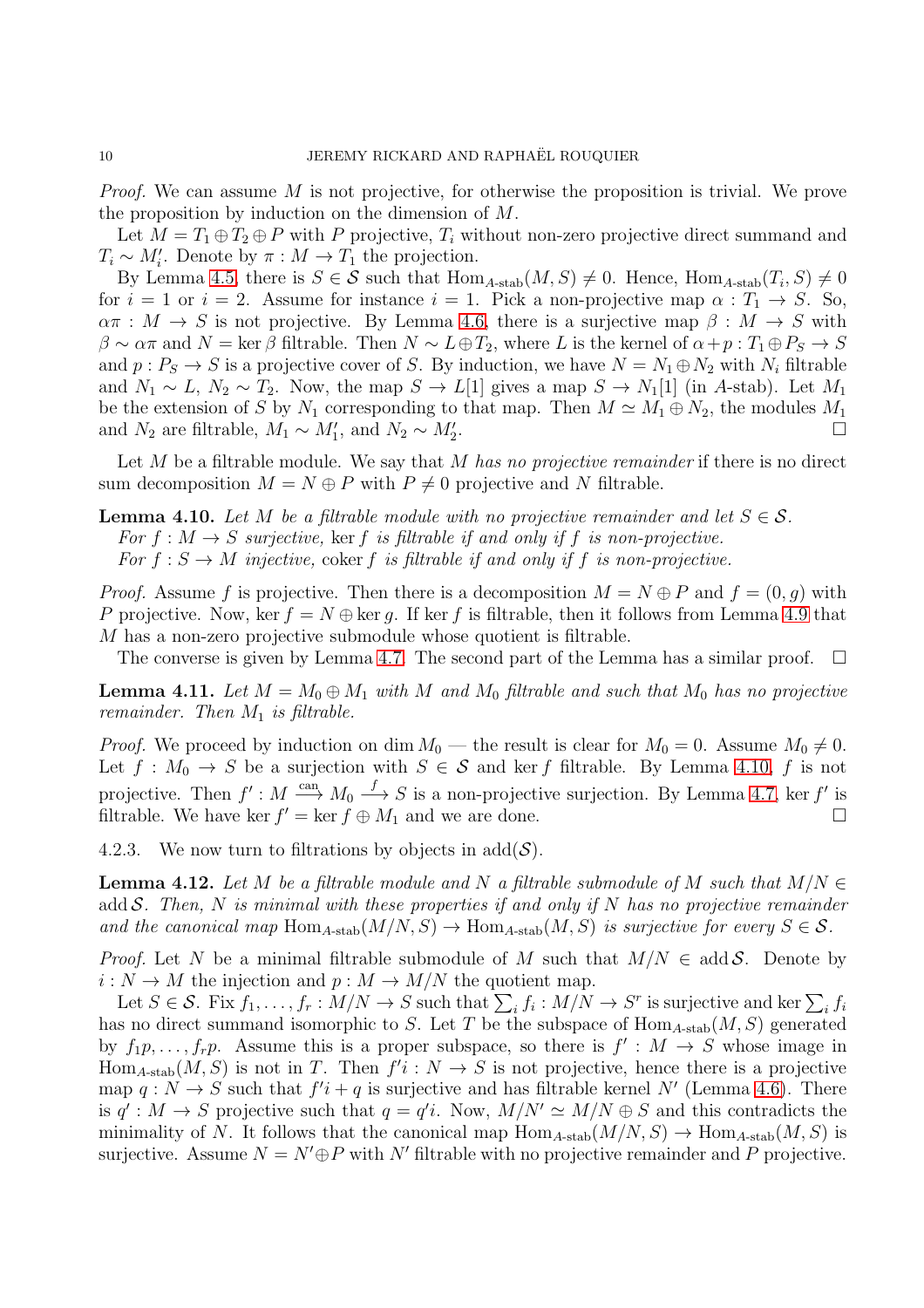By Lemma [4.11,](#page-9-1) P is filtrable. We have  $M/N' \simeq M/N \oplus P$ . Since  $M/N$  is a maximal quotient of M in add(S) and P is filtrable, it follows that  $P=0$ .

Conversely, take  $f: N \to S$  surjective with filtrable kernel such that the extension of  $M/N$ by S splits. Then f lifts to  $M \to S$  and it is not projective by Lemma [4.10.](#page-9-0) This contradicts the surjectivity of  $\text{Hom}_{A\text{-stab}}(M/N, S) \to \text{Hom}_{A\text{-stab}}(M, S)$ . Consequently, N is minimal.

<span id="page-10-0"></span>**Lemma 4.13.** Let  $M$  be a filtrable  $A$ -module with no projective remainder.

Let  $f : M \to L$  be a surjection with  $L \in \text{add } \mathcal{S}$ . Then ker f is filtrable if and only if the canonical map Hom<sub>A-stab</sub> $(L, S) \rightarrow$  Hom<sub>A-stab</sub> $(M, S)$  is injective for all  $S \in \mathcal{S}$ .

*Proof.* Note that the canonical map  $\text{Hom}_{A\text{-stab}}(L, S) \to \text{Hom}_{A\text{-stab}}(M, S)$  is injective if and only if, given  $p: L \to S$  surjective with  $S \in \mathcal{S}$ , pf is not projective.

Assume ker f is filtrable. Let  $p: L \to S$  be a surjective map with  $S \in \mathcal{S}$ . Then ker pf is filtrable, hence  $pf$  is not projective (Lemma [4.10\)](#page-9-0).

Let us now prove the converse by induction on the dimension of  $M$ . Assume that given  $p: L \to S$  surjective with  $S \in \mathcal{S}$ , then pf is not projective. Pick  $p: L \to S$  surjective and let  $L' = \text{ker } p$ . Let  $M' = \text{ker } pf$ . Then f induces a surjection  $f' : M' \to L'$  and we have  $L' \in \text{add } \mathcal{S}$ (since p is split). Let  $p': L' \to T$  be a surjective map with  $T \in \mathcal{S}$ . Fix a left inverse  $\sigma: L \to L'$ to the inclusion  $L' \to L$ .



If  $S \neq T$ , then Hom<sub>A-stab</sub> $(S,T) = 0$ , and hence  $p' \sigma f$  doesn't factor through S in the stable category. On the other hand, if  $S = T$  then pf and  $p' \sigma f$  define linearly independent elements of Hom<sub>A-stab</sub> $(M, S)$ . Consequently,  $p' \sigma f$  doesn't factor through S in the stable category. It follows that  $p'f'$  is not projective. By Lemma [4.7,](#page-8-3) M' is filtrable. By induction, it follows that  $\ker f'$  is filtrable and we are done.

<span id="page-10-1"></span>**Proposition 4.14.** Let M be a filtrable A-module with no projective remainder.

Let N be a minimal filtrable submodule of M such that  $M/N \in \text{add } \mathcal{S}$ . Then there is an isomorphism

$$
M/N \xrightarrow{\sim} \bigoplus_{S \in \mathcal{S}} S \otimes \text{Hom}_{A\text{-stab}}(M, S)
$$

that induces the canonical map  $M \to \bigoplus_{S \in \mathcal{S}} S \otimes \text{Hom}_{A\text{-stab}}(M, S)$  in the stable category.

Given  $\tau \in \text{Aut}(N)$  such that  $\tau \sim id_N$ , there is  $\sigma \in \text{Aut}(M)$  with  $\sigma \sim id_M$  and  $\sigma_{|N} = \tau$ .

Let N' be a minimal filtrable submodule of M such that  $M/N' \in \text{add } S$ . Then there is  $\sigma \in \text{Aut}(M)$  such that  $N' = \sigma(N)$  and  $\sigma \sim \text{id}_M$ .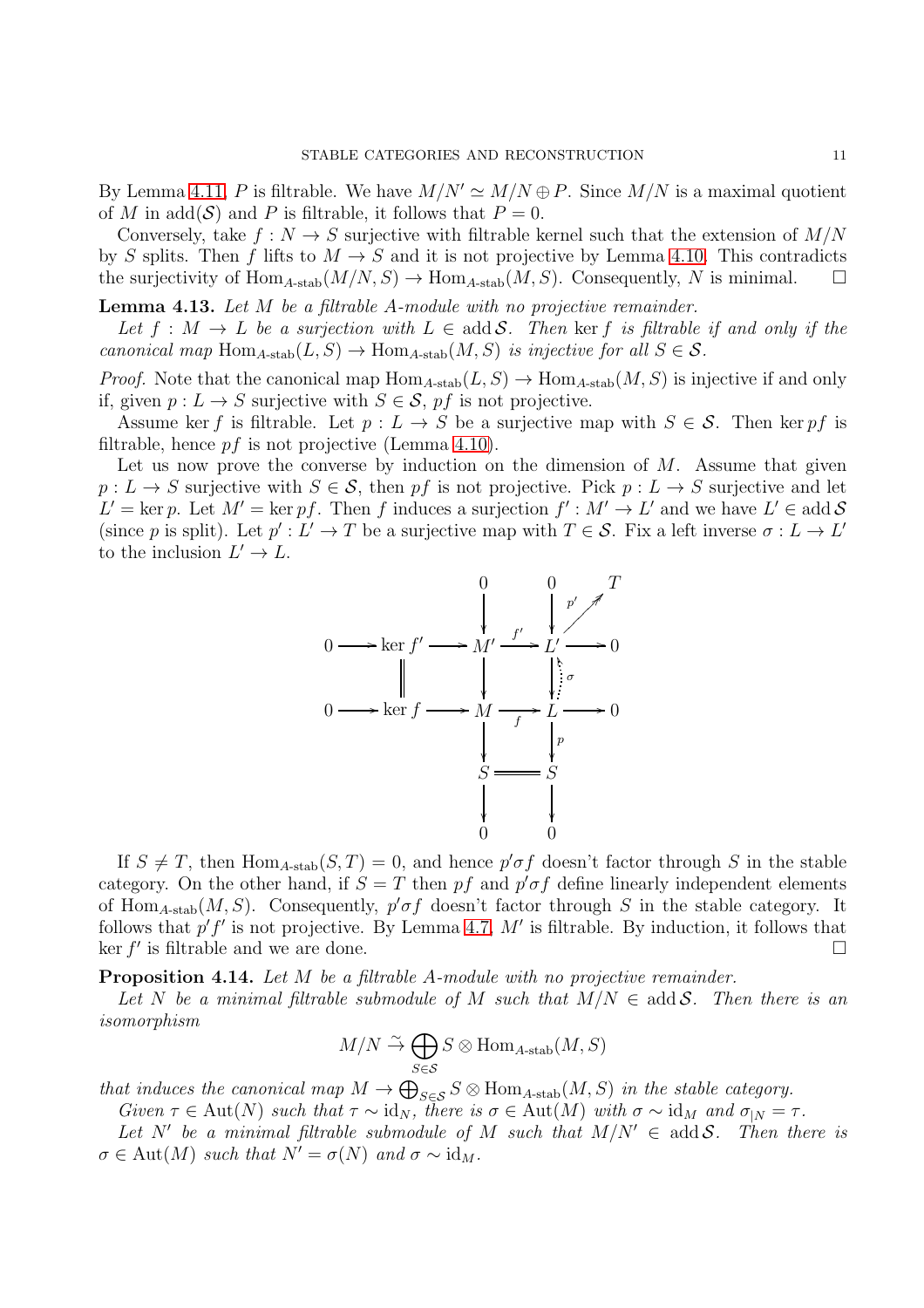Proof. The first part of the proposition follows from Lemmas [4.12](#page-9-2) and [4.13.](#page-10-0)

Let  $\tau \in \text{Aut}(N)$  such that  $\tau = \text{id}_N + p$  with  $p : N \to N$  projective. Then there is a projective map  $q: M \to N$  with  $p = qi$ . Let  $\sigma = id_M + q$ . Then  $\sigma_{|N} = \tau$ . Now, we have a commutative diagram



and hence  $\sigma$  is an automorphism of  $M$ .

Let N' be a minimal filtrable submodule of M such that  $M/N' \in \text{add } \mathcal{S}$ . Then we have shown that  $M/N \stackrel{\sim}{\rightarrow} M/N'$  and that via such an isomorphism, the maps  $M \rightarrow M/N$  and  $M \to M/N'$  are stably equal. Now, Lemma [4.4](#page-7-0) shows there is  $\sigma \in \text{Aut}(M)$  with  $N' = \sigma(N)$ and  $\sigma \sim id_M$ .

Let M be filtrable. An S-radical filtration of M is a filtration  $0 = M_r \subseteq M_{r-1} \subseteq \cdots \subseteq M_0 =$ M such that  $M_i$  is a minimal filtrable submodule of  $M_{i-1}$  with  $M_{i-1}/M_i \in \text{add } \mathcal{S}$ .

<span id="page-11-0"></span>**Proposition 4.15.** Let M be a filtrable A-module with no projective remainder. Let  $0 = M_r \subset$  $M_{r-1} \subseteq \cdots \subseteq M_0 = M$  and  $0 = M'_{r'} \subseteq M'_{r'-1} \subseteq \cdots \subseteq M'_0 = M$  be two S-radical filtrations of M. Then,  $r = r'$  and there is an automorphism of M that swaps the two filtrations and that is stably the identity.

*Proof.* We prove this lemma by induction on the dimension of  $M$ . By Proposition [4.14,](#page-10-1) there is  $\sigma \in \text{Aut}(M)$  such that  $\sigma(M'_1) = M_1$  and  $\sigma \sim \text{id}_M$ . Now, by induction, we have  $r = r'$  and there is  $\tau \in \text{Aut}(M_1)$  such that  $\tau \sigma(M'_i) = M_i$  for  $i > 0$  and  $\tau \sim \text{id}_{M_1}$ . By Proposition [4.14,](#page-10-1) there is  $\tau' \in \text{Aut}(M)$  such that  $\tau'_{|M_1} = \tau$  and  $\tau' \sim \text{id}_M$ . Now,  $\tau' \sigma$  sends  $M'_i$  onto  $M_i$ . — П

**Remark 4.16.** A filtrable projective module can have two  $S$ -radical filtrations with nonisomorphic layers.

Consider  $A = k\mathfrak{A}_4$ , the group algebra of the alternating group of degree 4 and assume k has characteristic 2 and contains a cubic root of 1. Let B be the principal block of  $k\mathfrak{A}_5$ . Then, the restriction functor is a stable equivalence between B and A. Let  $\mathcal S$  be the set of images of the simple B-modules. Denote by k the trivial A-module and by  $k_{+}$ ,  $k_{-}$  the non-trivial simple A-modules. Then  $S = \{k, S_+, S_-\}$  where  $S_\varepsilon$  is a non-trivial extension of  $\varepsilon$  by  $-\varepsilon$ . Let P and  $P'$  be the two projective indecomposable B-modules that don't have k as a quotient. Then  $\text{Res}_{\mathfrak{A}_4} P \simeq \text{Res}_{\mathfrak{A}_4} P'$ . This projective module has two S-radical filtrations with non-isomorphic layers : one coming from the radical filtration of  $P$  and one coming from the radical filtration of  $P'$ .

While S-radical filtrations are not unique in general for filtrable modules with a projective remainder, there are some cases where uniqueness still holds :

**Proposition 4.17.** Assume A is a symmetric algebra. Let  $0 \rightarrow S \rightarrow M \rightarrow T \rightarrow 0$  and  $0 \to S' \to M \to T' \to 0$  be two exact sequences with  $S, S', T, T' \in S$ . Assume that the sequences don't both split. Then there is an automorphism of M swapping the two exact sequences.

*Proof.* If M is non-projective, then this is a consequence of Proposition [4.14.](#page-10-1)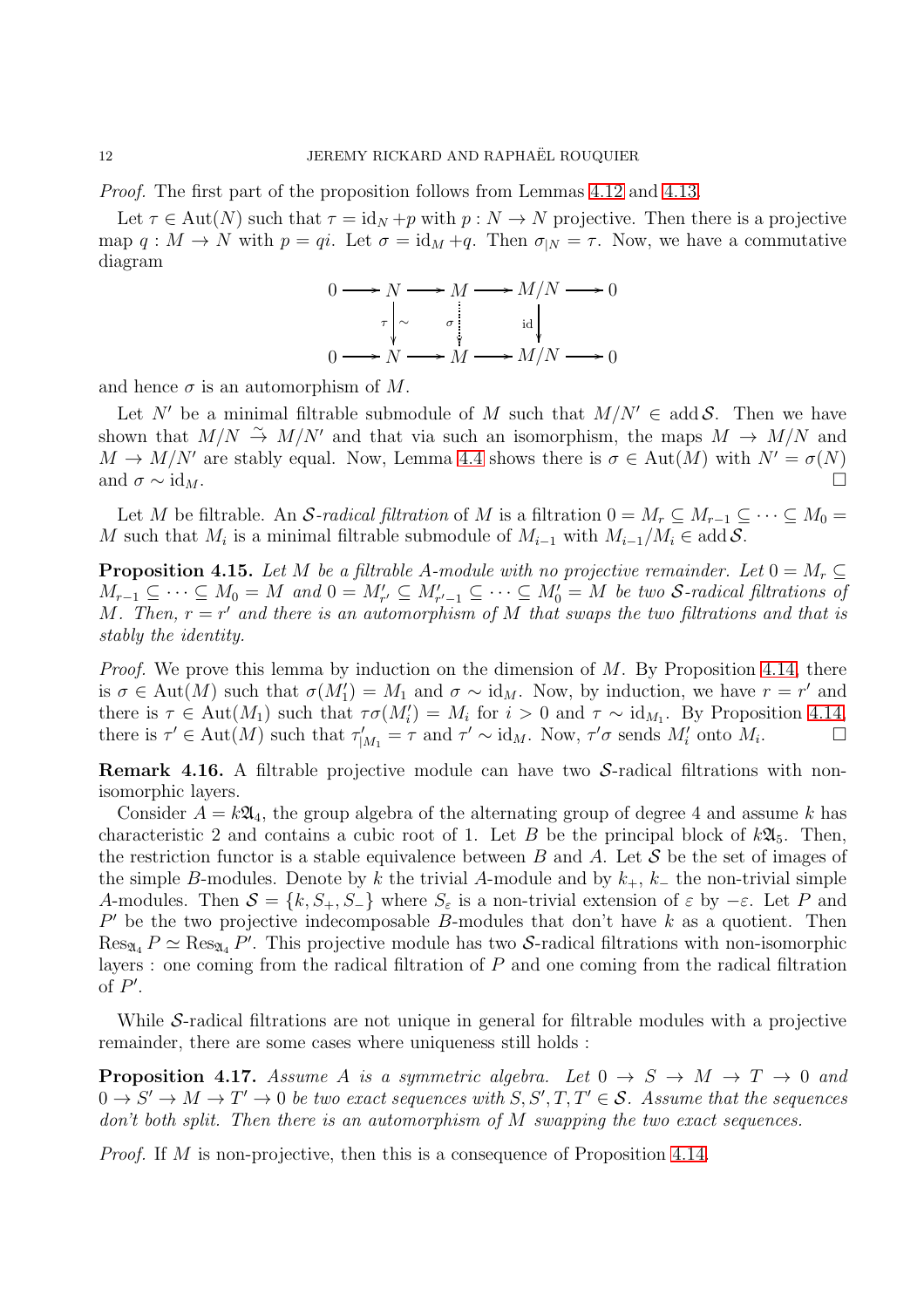Assume M is projective. Since A is symmetric, we have a non-projective map  $T \simeq \Omega^{-1} S \to S$ . It follows that  $S = T$ . Similarly,  $T' = S'$ . We have exact sequences

$$
0 \to \text{Hom}(S', S) \to \text{Hom}(S', M) \to \text{Hom}(S', S) \to \text{Ext}^1(S', S) \to 0
$$

 $0 \to \text{Hom}(S', S') \to \text{Hom}(S', M) \to \text{Hom}(S', S') \to \text{Ext}^1(S', S') \to 0$ 

We have  $\Omega^{-1}S' \simeq S'$ , and hence dim  $\mathrm{Ext}^1(S',S') = 1$ . Consequently, dim Hom $(S',M)$  is an odd integer. It follows that  $Ext^1(S', S) \neq 0$ , hence  $Hom_{A-stab}(S', S) \neq 0$ , so  $S' = S$  and we are done by Lemma [4.4.](#page-7-0)  $\Box$ 

<span id="page-12-0"></span>**Lemma 4.18.** Let  $0 = M_r \subset M_{r-1} \subset \cdots \subset M_0 = M$  be a filtration of M with  $M_{i-1}/M_i \in$ add  $S$ .

- (i) If M has no projective remainder, then  $M_i$  has no projective remainder, for all i.
- (ii) If the filtration is an S-radical filtration, then  $M_i$  has no projective remainder for  $i \geq 1$ .

*Proof.* Consider an exact sequence  $0 \to N \oplus P \to M \to L \to 0$  of filtrable modules with P projective and N filtrable. Then there is an extension M' of L by N such that  $M = M' \oplus P$ and M′ is filtrable. The first part of the lemma follows.

Assume now the filtration is an S-radical filtration. Assume for some  $i > 1$ , we have  $M_i =$  $N \oplus P$  with N filtrable with no projective remainder and P projective and filtrable (Lemma [4.11\)](#page-9-1). Then,  $M = M' \oplus P$  with P filtrable by (i). There is an exact sequence  $0 \to L \to P \to$  $S \to 0$  with  $S \in \mathcal{S}$  and L filtrable. Now, the canonical surjection  $M' \oplus P \to M/M_1 \oplus S$  has filtrable kernel and this contradicts the minimality of  $M_1$ .

**Proposition 4.19.** Let  $M_1$  and  $M_2$  be two filtrable A-modules with no projective remainder. If  $M_1 \sim M_2$ , then  $M_1 \simeq M_2$ .

*Proof.* We prove the proposition by induction on  $\min(\dim M_1, \dim M_2)$ . Fix an isomorphism  $\phi$  from  $M_2$  to  $M_1$  in the stable category. Let  $X = \bigoplus_{S \in \mathcal{S}} S \otimes \text{Hom}_{A\text{-stab}}(M_1, S)$  and  $g_1 \in$ Hom<sub>A-stab</sub> $(M_1, X)$  be the canonical map. Let  $g_2 = g_1 \phi$ . By Propositions [4.14](#page-10-1) and [4.15,](#page-11-0) there are exact sequences

$$
0 \to N_1 \to M_1 \xrightarrow{f_1} X \to 0 \text{ and } 0 \to N_2 \to M_2 \xrightarrow{f_2} X \to 0
$$

with the image of  $f_i$  in the stable category equal to  $g_i$ . So, there is an isomorphism from  $N_2$  to  $N_1$  in the stable category compatible with  $\phi$ . By Lemma [4.18,](#page-12-0)  $N_1$  and  $N_2$  have no projective remainder. By induction, we deduce that there is an isomorphism  $N_2 \stackrel{\sim}{\rightarrow} N_1$  lifting the stable isomorphism. So,  $M_1$  and  $M_2$  are extensions of isomorphic modules, with the same class in  $\text{Ext}^1$ , hence are isomorphic.

### 4.3. Generators and reconstruction.

4.3.1. We assume from now on that

<span id="page-12-1"></span>**Hypothesis 3.** S satisfies Hypothesis [2](#page-8-4) and given  $M \in A$ -mod, there is a projective A-module P such that  $M \oplus P$  is filtrable.

**Proposition 4.20.** Let  $S \in \mathcal{S}$ . Let  $P_S \to S$  be a projective cover of S and P minimal projective such that  $\Omega S \oplus P$  is filtrable. Let  $0 = M_r \subseteq M_{r-1} \subseteq \cdots \subseteq M_1 \subseteq M_0 = \Omega S \oplus P$  be an S-radical filtration.

Then  $0 = M_r \subseteq M_{r-1} \subseteq \cdots \subseteq M_1 \subseteq M_0 \subseteq P_S \oplus P$  is an S-radical filtration. If A is symmetric, then  $M_{r-1} \simeq S$ .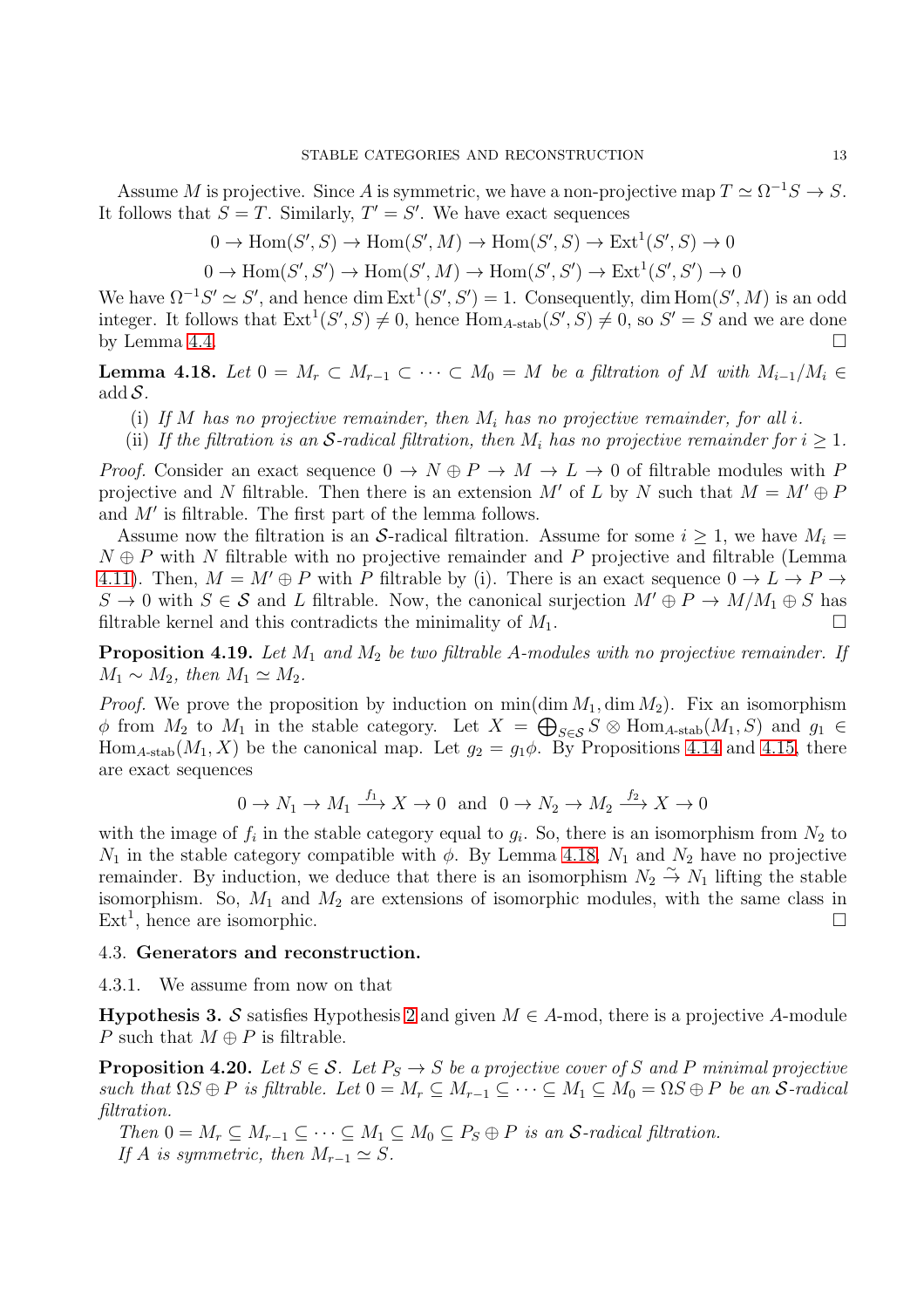*Proof.* Let  $f_1: P_S \to S$  be a surjective map and  $f = (f_1, 0) : P_S \oplus P \to S$ . Let  $T \in S$  and  $g: P_S \oplus P \to T$  such that we have an exact sequence  $0 \to L \to P_S \oplus P \stackrel{f+g}{\longrightarrow} S \oplus T \to 0$  with L filtrable.

We have a commutative diagram



The surjection  $\Omega S \oplus P \to T$  is projective and has filtrable kernel. From Lemma [4.10,](#page-9-0) we get a contradiction to the minimality of P. It follows that  $\Omega S \oplus P$  is a minimal submodule of  $P_S \oplus P$ such that the quotient is in add  $S$ .

We have  $\text{Hom}_{A\text{-stab}}(T, \Omega S) \simeq \text{Hom}_{A\text{-stab}}(S, T)^*$ , since A is symmetric. Now,  $\text{Hom}_{A\text{-stab}}(M_{r-1}, \Omega S \oplus T)$  $P$   $\neq$  0 by Lemma [4.10.](#page-9-0) The second part of the proposition follows.

Let M and N be two A-modules with filtrations  $0 = M_r \subseteq M_{r-1} \subseteq \cdots \subseteq M_0 = M$  $0 = N_s \subseteq N_{s-1} \subseteq \cdots \subseteq N_0 = N$ . Let  $\text{Hom}_A^f(M, N)$  be the subspace of  $\text{Hom}_A(M, N)$  of filtered maps (*i.e.*, those g such that  $g(M_i) \subseteq N_i$ ). We put  $\overline{M}_i = M_i/M_{i+1}$ . We denote by  $\phi_i$  the composition of canonical maps  $\phi_i: \text{Hom}_A^f(M, N) \to \text{Hom}_A(\bar{M}_i, \bar{N}_i) \to \text{Hom}_{A\text{-stab}}(\bar{M}_i, \bar{N}_i)$ .

We view  $N' = N_i$  as a filtered module with the induced filtration  $0 = N'_{s-i} \subseteq N'_{s-i-1}$  $N_{s-1} \subseteq \cdots \subseteq N'_1 = N_{i+1} \subseteq N'_0 = N'.$ 

<span id="page-13-0"></span>**Lemma 4.21.** Let M be a filtrable A-module with an  $S$ -radical filtration and N be a filtrable A-module with an S-filtration. Let  $f \in \text{Hom}_A^f(M, N)$  with  $\phi_0(f) = 0$ . Then  $\phi_i(f) = 0$  for all i.

*Proof.* The map  $\bar{f}_0 : \bar{M}_0 \to \bar{N}_0$  induced by f is projective. So there is a projective module P and a commutative diagram



Let p be the composition  $p: M \to \bar{M}_0 \to P \to N$ . Then  $f - p \sim f$ ,  $f - p$  and f have the same restriction to  $M_1$ , and  $(f - p)_0 = 0$ . Consequently it is enough to prove the lemma in the case where  $\bar{f}_0 = 0$ .

From now on, we assume  $\bar{f}_0 = 0$ . Assume the map  $\bar{f}_1 : \bar{M}_1 \to \bar{N}_1$  is not projective. So there is  $S \in \mathcal{S}$  and a (split) surjection  $g: \bar{N}_1 \to S$  such that  $g\bar{f}_1: \bar{M}_1 \to S$  is not projective. Let  $s: S \to \overline{M}_1$  be a right inverse to g, and let L be the kernel of  $g\overline{f}_1$ .

We have an exact sequence  $0 \to L \to M/M_2 \stackrel{(can, gf)}{\longrightarrow} \bar{M}_0 \oplus S \to 0$ . So the inverse image of L in  $M_1$  is a filtrable submodule of M with quotient isomorphic to  $\bar{M}_0 \oplus S$ . This contradicts the fact that  $M_1$  is a minimal filtrable submodule of M such that  $M/M_1 \in \text{add } \mathcal{S}$ . So  $\bar{f}_1$  is projective; *i.e.*,  $\phi_1(f) = 0$ .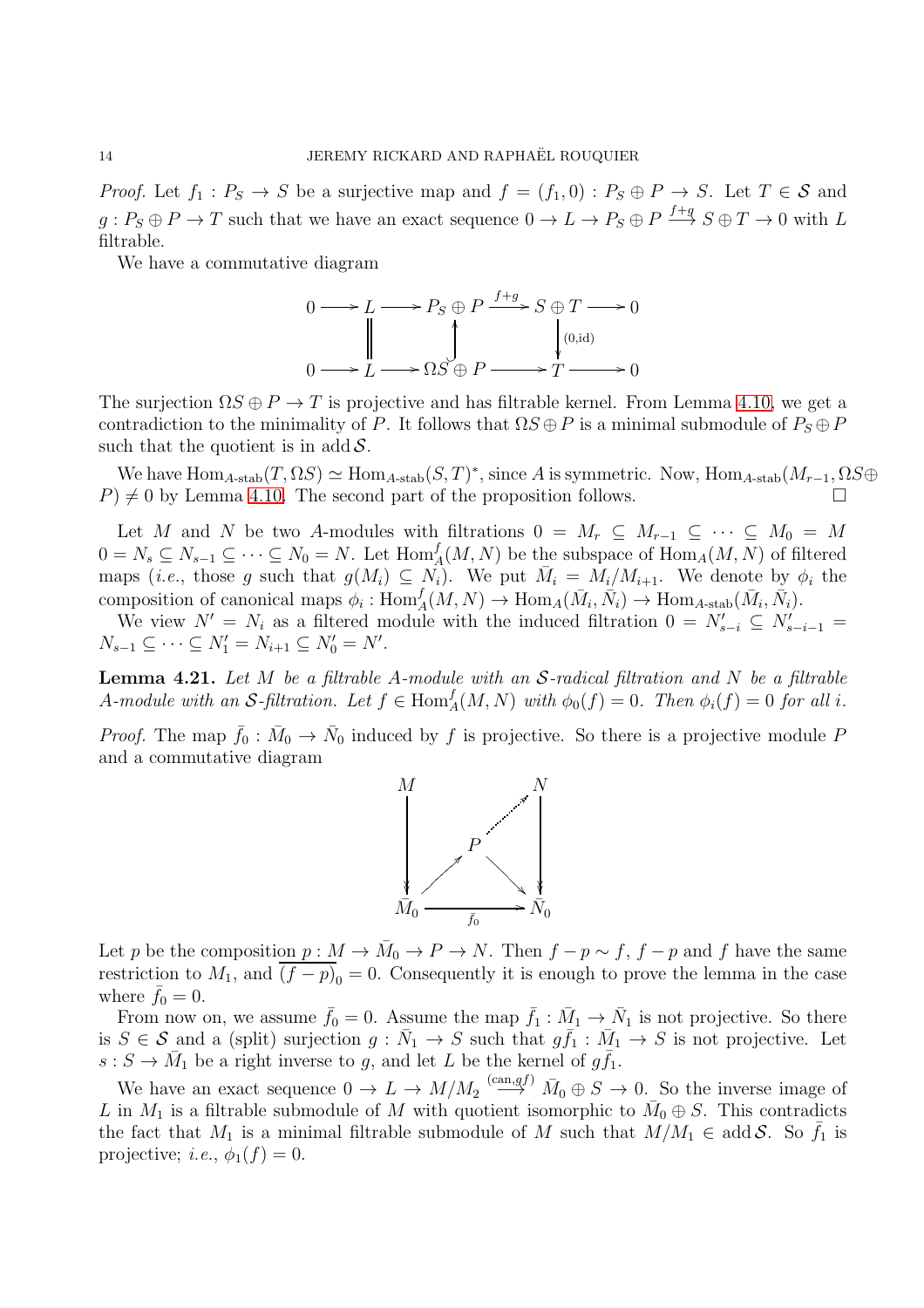We now prove by induction that  $\phi_i(f) = 0$  for all i. Assume  $\phi_d(f) = 0$ . Then, we apply the result above to the filtered modules  $M_d$  and  $N_d$  to get  $\phi_{d+1}(f) = 0$ .

4.3.2. We define a category  $\mathcal G$  as follows.

• Its objects are A-modules together with a fixed S-radical filtration.

• We define  $\text{Hom}_G(M, N)_i$  as the image of  $\text{Hom}_A^f(M, N_i)$  in  $\text{Hom}_{A\text{-stab}}(\bar{M}_0, \bar{N}_i)$ . We put  $\operatorname{Hom}_{\mathcal{G}}(M,N) = \bigoplus_i \operatorname{Hom}_{\mathcal{G}}(M,N)_i.$ 

• Let  $f \in \text{Hom}_{\mathcal{G}}(M, N)_i$  and  $g \in \text{Hom}_{\mathcal{G}}(L, M)_j$ . Let  $\tilde{f} : M \to N_i$  be a filtered map lifting f. It induces a map  $\phi_j(\tilde{f}) \in \text{Hom}_{A\text{-stab}}(\bar{M}_j, \bar{N}_{i+j})$  independent of the choice of  $\tilde{f}$  (Lemma [4.21\)](#page-13-0). We define the product  $fg$  to be  $\phi_j(\tilde{f}) \circ \phi_0(g)$ .

Given  $S \in \mathcal{S}$ , let  $P_S \to S$  be a projective cover of S and  $Q_S$  projective minimal such that  $\Omega S \oplus Q_S$  is filtrable. Fix a radical filtration of  $P_S \oplus Q_S$  with first term  $\Omega S \oplus Q_S$ .

Let  $M = \bigoplus_{S \in \mathcal{S}} (P_S \oplus Q_S)$ . This comes with an S-radical filtration. We have constructed a  $\mathbb{Z}_{\geq 0}$ -graded k-algebra  $\text{End}_{\mathcal{G}}(M)$ .

The following Lemma is clear.

**Lemma 4.22.** Let S be a complete set of representatives of isomorphism classes of simple A-modules. Then we have an equivalence gr(A-mod)  $\stackrel{\sim}{\to} \mathcal{G}$ . If A is basic, then  $\text{End}_{\mathcal{G}}(M)$  is isomorphic to the graded algebra associated with the radical filtration of A.

We have now obtained our partial reconstruction result :

**Theorem 4.23.** Let B be a selfinjective algebra with no simple projective module. Let M be an  $(A, B)$ -bimodule inducing a stable equivalence and having no projective direct summand. Let  $S = \{M \otimes_B L\}$  where L runs over a complete set of representatives of isomorphism classes of simple B-modules.

Then, there is an equivalence gr(B-mod)  $\stackrel{\sim}{\to} \mathcal{G}$ . If B is basic, there is an isomorphism between the graded algebra associated with the radical filtration of B and  $\text{End}_{\mathcal{G}}(M)$ .

4.3.3. The category G can be constructed directly as in §[3.1,](#page-0-0) using only the stable category with its triangulated structure.

<span id="page-14-0"></span>**Proposition 4.24.** Let M be a module with an S-filtration  $0 = M_r \subseteq M_{r-1} \subseteq \cdots \subseteq M_0 = M$ . This is an S-radical filtration if and only if

- Hom<sub>A-stab</sub> $(M_i/M_{i+1}, S) \to \text{Hom}_{A\text{-stab}}(M_i, S)$  is an isomorphism for all  $S \in \mathcal{S}$  and  $i > 0$ ,
- Hom<sub>A-stab</sub> $(M_0/M_1, S) \to$  Hom<sub>A-stab</sub> $(M_0, S)$  is surjective for all  $S \in \mathcal{S}$ , and
- $M_i$  has no projective remainder for  $i > 0$ .

Assume the filtration is an S-radical filtration. Then M has no projective remainder if and only if  $\text{Hom}_{A\text{-stab}}(M_0/M_1, S) \to \text{Hom}_{A\text{-stab}}(M_0, S)$  is an isomorphism.

*Proof.* Let M be a module with an S-radical filtration  $0 = M_r \subseteq M_{r-1} \subseteq \cdots \subseteq M_0 = M$ . The canonical map  $\text{Hom}_{A\text{-stab}}(M_i/M_{i+1}, S) \to \text{Hom}_{A\text{-stab}}(M_i, S)$  is surjective for all  $S \in \mathcal{S}$ , by Lemma [4.12.](#page-9-2) Note that  $M_i$  has no projective remainder for  $i > 0$ , by Lemma [4.18.](#page-12-0) It follows that the canonical map  $\text{Hom}_{A\text{-stab}}(M_i/M_{i+1}, S) \to \text{Hom}_{A\text{-stab}}(M_i, S)$  is an isomorphism for all  $S \in \mathcal{S}$  (Lemma [4.13\)](#page-10-0).

Let us now prove the other implication. Since  $M_i$  has no projective remainder for  $i > 0$ , it follows from Lemma [4.12](#page-9-2) that  $0 = M_r \subseteq M_{r-1} \subseteq \cdots \subseteq M_1$  is an S-radical filtration of  $M_1$ .